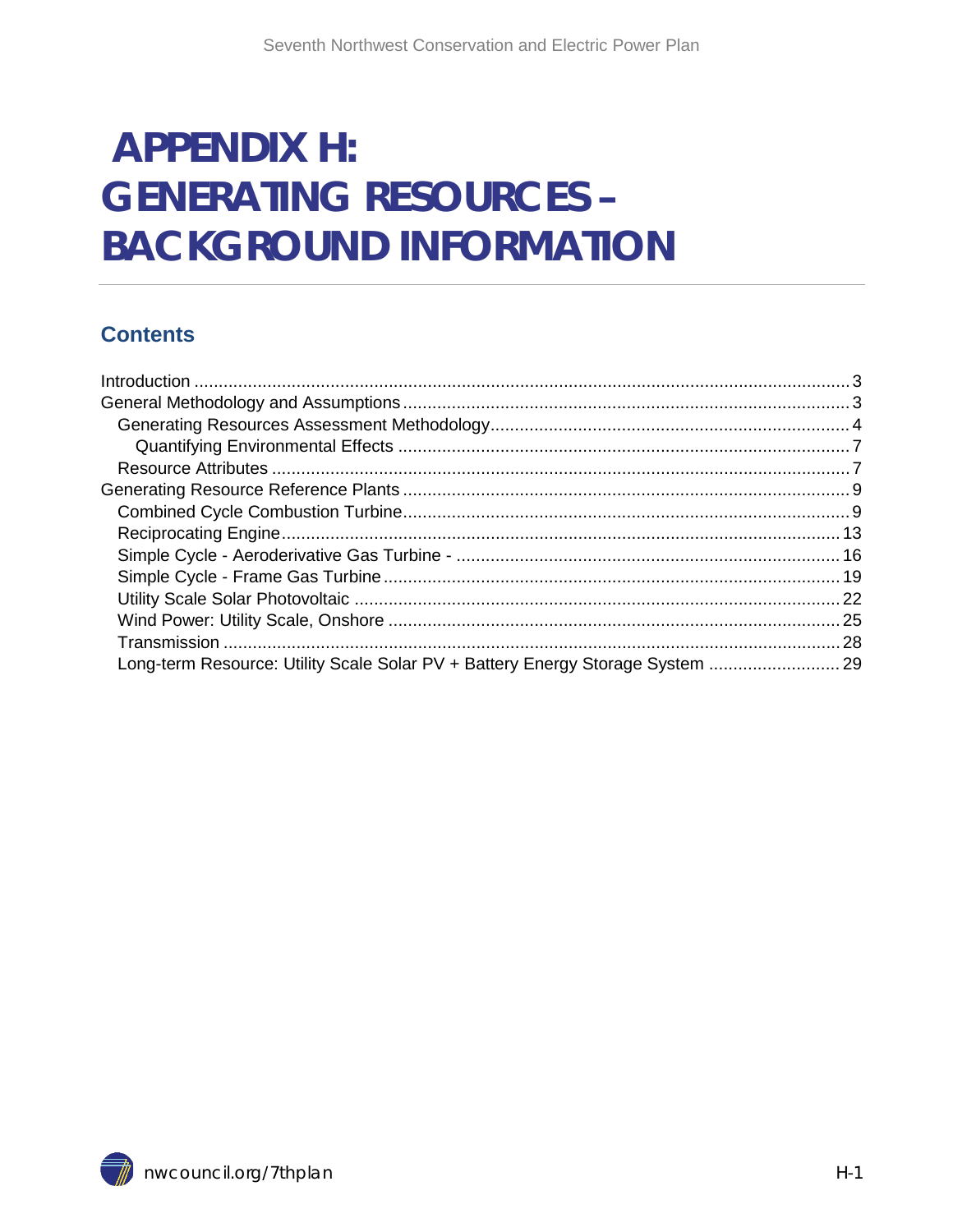#### **List of Figures and Tables**

<span id="page-1-0"></span>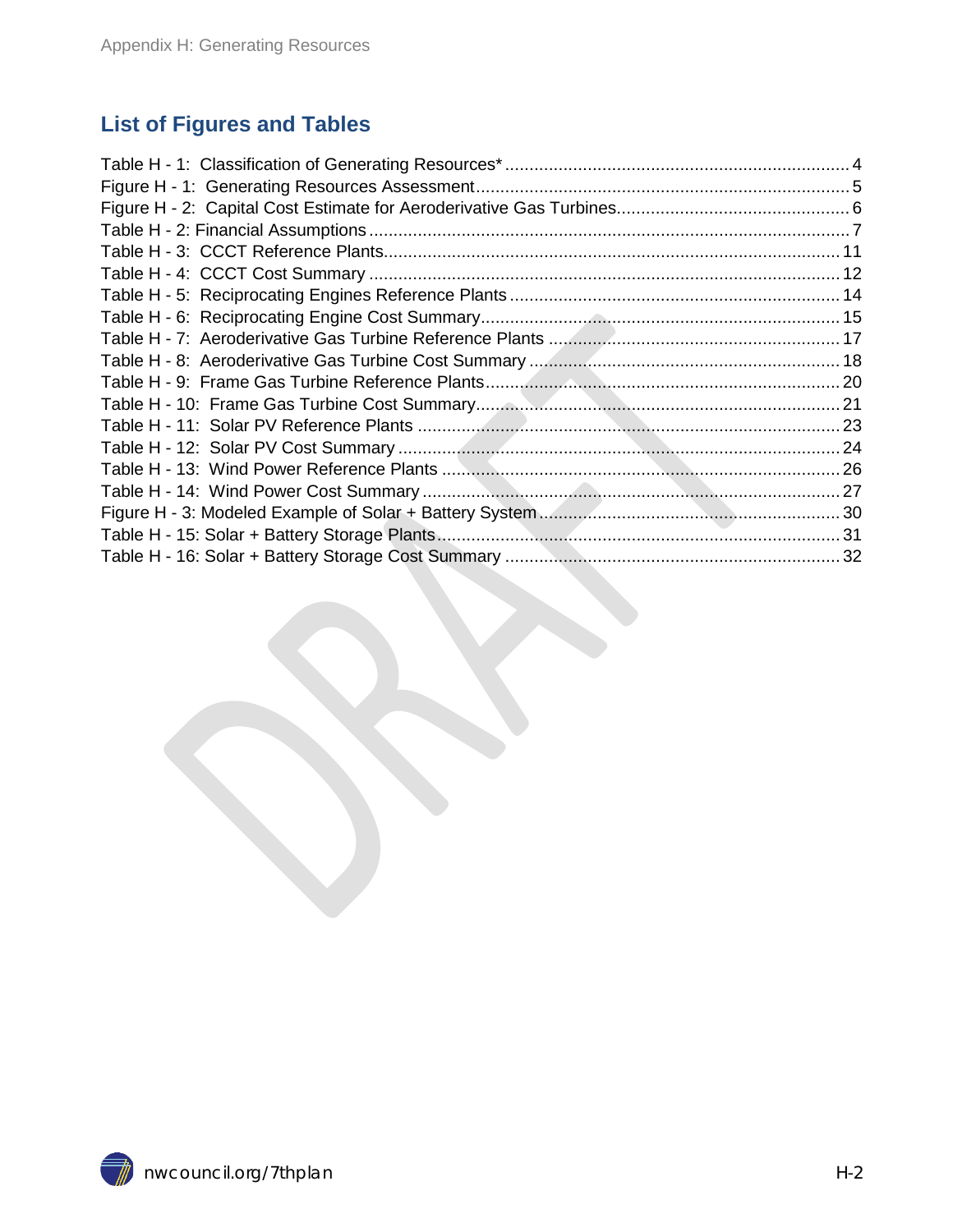# INTRODUCTION

This appendix describes the development of the planning assumptions for new generating and energy storage alternatives for use in the Seventh Power Plan.

# <span id="page-2-0"></span>GENERAL METHODOLOGY AND ASSUMPTIONS

As described in Chapter 13, the Council prioritized and categorized generating resources based on a resource's commercial availability, constructability, and quantity of developable potential in the Pacific Northwest during the 20-year power planning period. The three classifications used to analyze resources are:

- **Primary: Significant resources that are deemed proven, commercially available, and** deployable on a large scale in the Pacific Northwest at the start of the power planning period. These resources have the potential to play a major role in the future regional power system. Primary resources receive an in-depth, quantitative assessment to support system integration and risk analysis modeling. Primary resources are modeled in the Regional Portfolio Model (RPM).
- Secondary: Commercially available resources with limited, or small-scale, developmental potential in the Pacific Northwest. While secondary resources are currently in-service or available for development in the region, they generally have limited potential in terms of resource availability or typical plant size. Secondary resources receive at least a qualitative assessment to estimate status and potential and sometimes a quantitative assessment to estimate cost. While secondary resources are not explicitly modeled in the RPM, they are still considered viable resource options for future power planning needs.
- **Long-term: Emerging resources and technologies that have a long-term potential in the** Pacific Northwest but are not commercially available or deployable on a large scale at the beginning of the power planning period. Long-term resources receive a qualitative assessment and if available, quantification of key attributes.

Table H - 1 summarizes the generating resources by classification.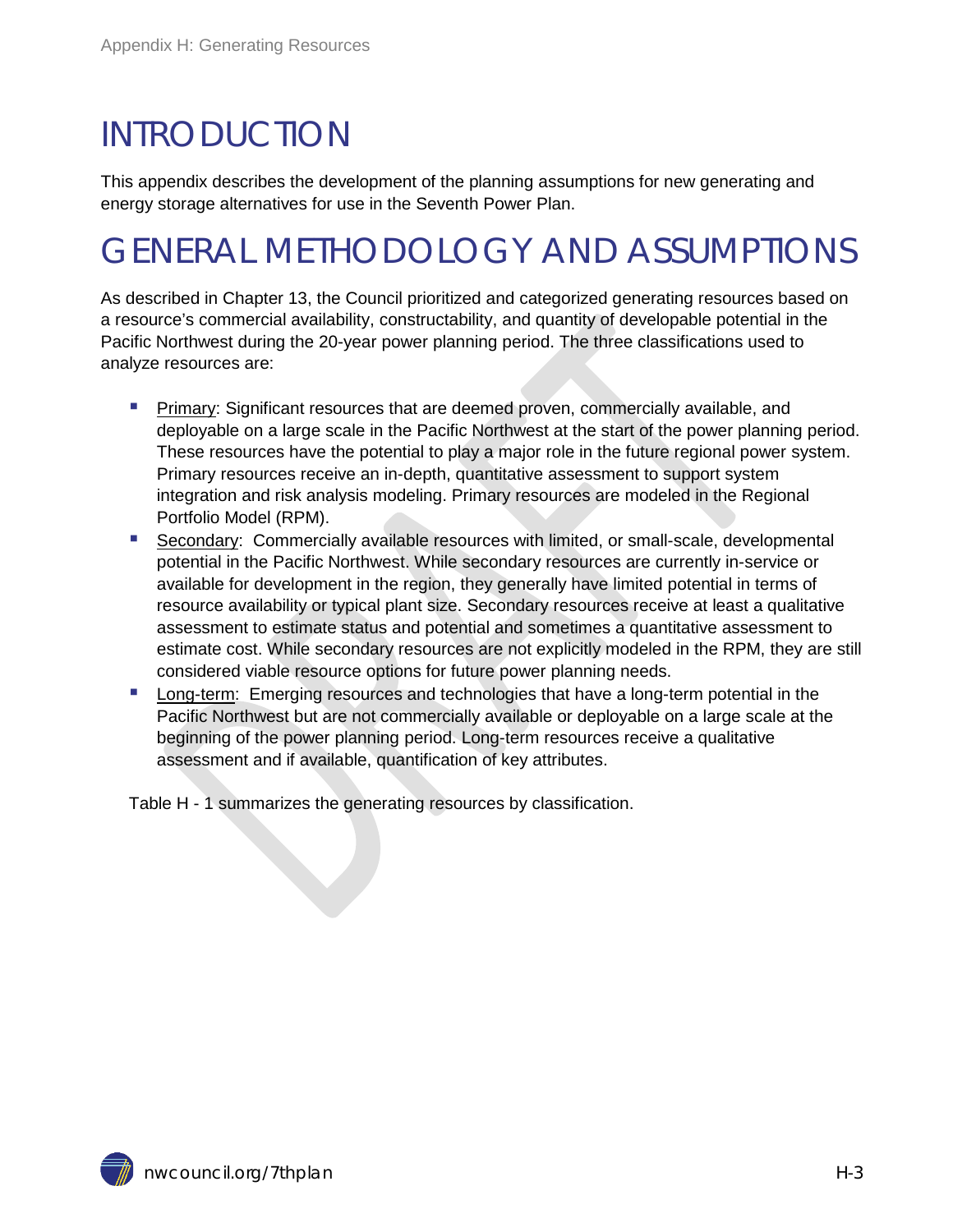<span id="page-3-1"></span>

| <b>Primary</b>                                                                    | <b>Secondary</b>                                                                         | Long-term                                       |
|-----------------------------------------------------------------------------------|------------------------------------------------------------------------------------------|-------------------------------------------------|
| <b>Natural Gas Combined</b><br>Cycle                                              | <b>Biogas Technologies</b><br>(landfill, wastewater<br>treatment, animal waste,<br>etc.) | <b>Engineered Geothermal</b>                    |
| Natural Gas Simple Cycle<br>(Aeroderivative Gas<br>Turbine, Frame Gas<br>Turbine) | Biomass - Woody Residues                                                                 | Offshore Wind                                   |
| Natural Gas Reciprocating<br>Engine                                               | <b>Conventional Geothermal</b>                                                           | <b>Small Modular Nuclear</b><br>Reactors (SMRs) |
| <b>Onshore Wind</b>                                                               | Hydropower (new)                                                                         | Solar + Battery Storage                         |
| Solar Photovoltaic                                                                | Hydropower (upgrades to<br>existing)                                                     | Storage Technologies**                          |
|                                                                                   | Storage Technologies**                                                                   | <b>Tidal Energy</b>                             |
|                                                                                   | Waste Heat Recovery and<br><b>Combined Heat and Power</b><br>(CHP)                       | <b>Wave Energy</b>                              |

\* Resources are in alphabetical order

\*\* Energy storage comprises many technologies at various stages of development and availability

This appendix focuses on the development of reference plants for resources classified as primary, but includes a solar + battery storage example from the Long-Term category.

A **reference plant** is a collection of characteristics that describe a resource technology and its theoretical application in the region. It includes estimates of typical costs, logistics, and operating specifications. These reference plants become inputs to the Regional Portfolio Model as options for selection to fulfill future resource needs.

## <span id="page-3-0"></span>Generating Resources Assessment Methodology

This section describes the methodology for assessing the generating resource and energy storage technologies for consideration in the Seventh Power Plan. Staff, along with advice from the Council's Generating Resources Advisory Committee (GRAC), performed a review of generating resources and energy storage technologies having significance to the Seventh Power Plan. Reference plants for resources were developed, with many characteristics becoming inputs for further analysis in MicroFin - the finance model used to calculate both the fixed levelized cost, and the full levelized cost of energy (LCOE) for power generating resources. Resource potential is determined and added to the reference plant as resource blocks, which are input as options in the RPM for selection to fulfill future resource needs.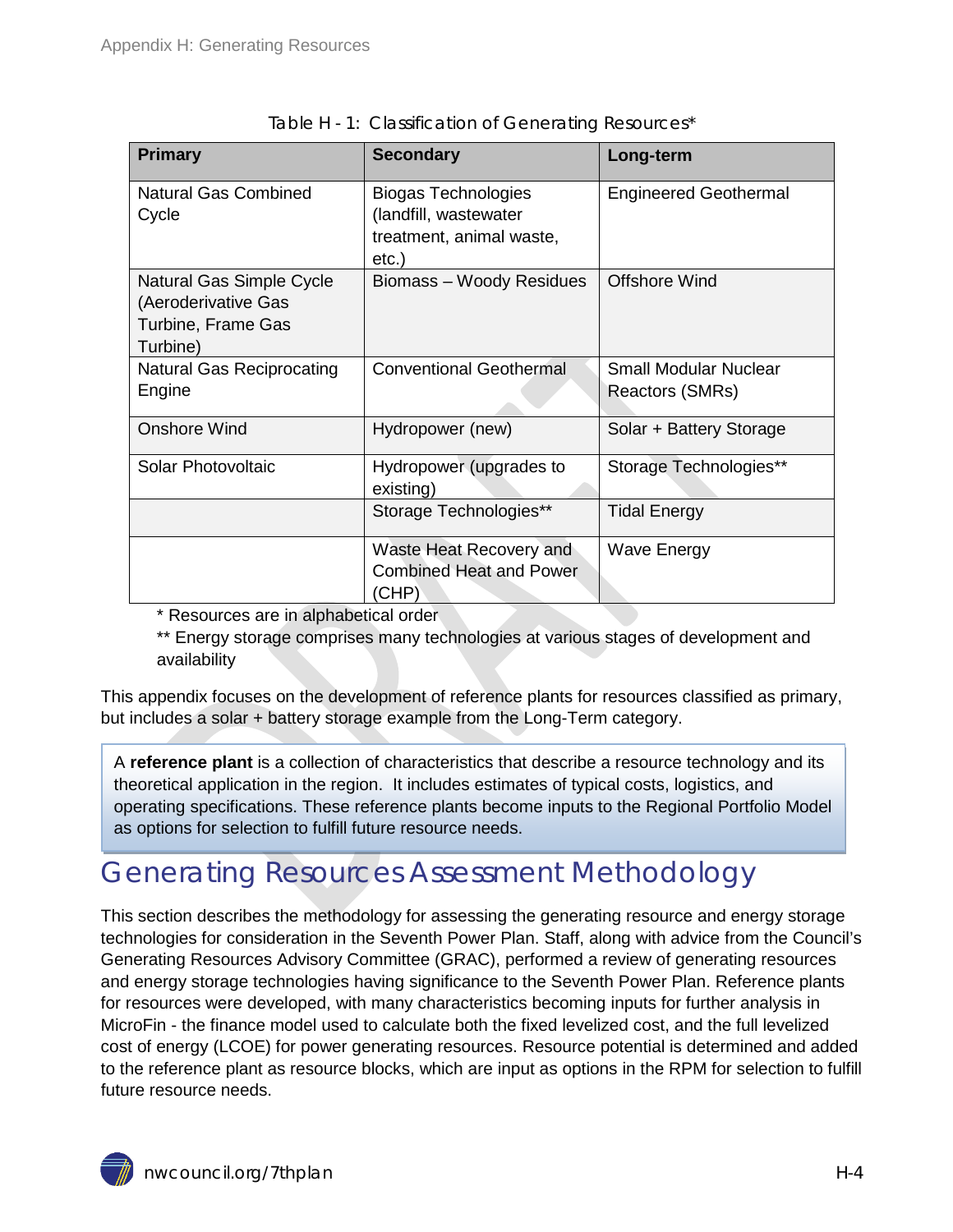<span id="page-4-0"></span>



When assessing potential resources and technologies, staff performs an extensive review of existing and planned projects both within the region and across the Western Electricity Coordinating Council (WECC) and nation. In addition, staff performs a literature review of publically-available reports, media sources, public utility commission filings, utility integrated resource plans, and manufacturer reports. Through this research, information such as capital and operating and maintenance (O&M) costs, technology performance, construction timelines, and plant lifetimes is gathered and used as the basis for developing cost estimates and configuring a realistic reference plant for the region.

**Cost Estimates**. The raw cost data used to develop reference plant cost estimates (capital and O&M) represent different vintages, project scopes, and year dollars, and may or may not include the costs of financing, escalation, and interest during construction. In some cases, highly detailed, disaggregated cost estimates are available, in other cases only a single number. Reported costs must be normalized to a common vintage, scope, year dollars, and to overnight value. The costs are plotted to determine trends and formulate an estimate for the reference plant. Figure H-2 is an example of a capital cost estimate plot for Aeroderivative gas turbines.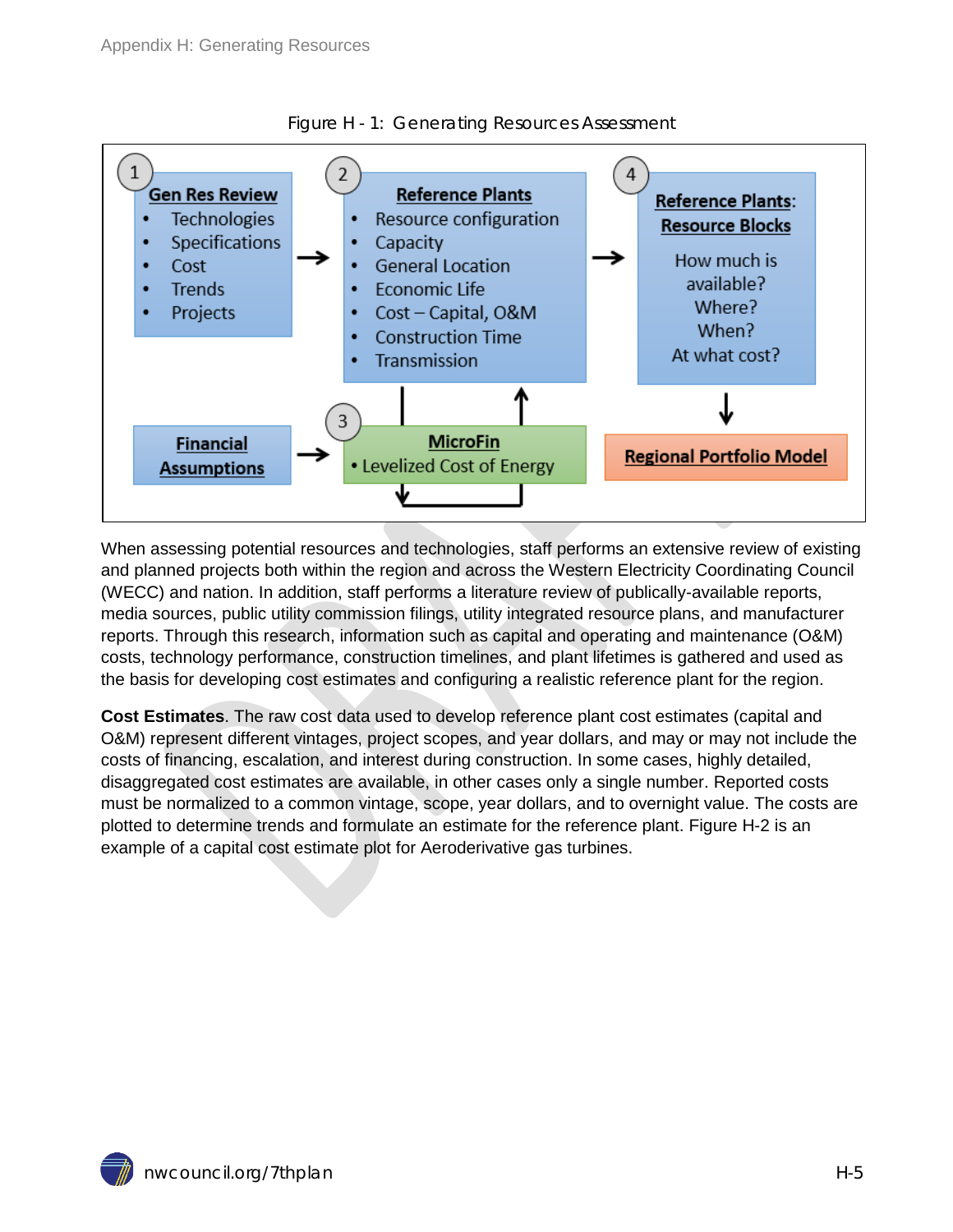<span id="page-5-0"></span>

Figure H - 2: Capital Cost Estimate for Aeroderivative Gas Turbines

Several input characteristics are used to compute the levelized cost of energy and complete the assumptions for the reference plant. The capital and O&M cost are inputs to MicroFin, which calculates the levelized cost of the generating resource.

**MicroFin**. A financial revenue requirements model – Microfin - was used to calculate the levelized fixed cost and the full levelized cost of energy (LCOE) for each reference plant. The finance model calculates the annual cash flows which will satisfy revenue requirements over the plant lifetime. The annual cash flows are compressed and discounted into a dollar value – Net Present Value (NPV). The NPV is then converted into a level, annualized payment (like a home mortgage payment). Two important cost values are output from the model:

- 1. Levelized fixed cost (\$ per kilowatt-year) represents the cost of building and maintaining a power plant over its lifetime and is a primary cost input to RPM.
- 2. LCOE (\$ per megawatt-hour) is the cost per unit of energy the plant is expected to produce and which also includes variable costs such as fuel, and variable O&M.

The finance assumptions which are input to MicroFin have an impact on the resulting levelized costs. For example, each generating resource type has a set estimate for the overnight capital cost, regardless of who pays for the plant. However, the cost of capital to actually build the plant may vary based on the financial sponsor – such as a municipal or public utility, an investor-owned utility (IOU) or an independent power producer (IPP). Other important finance assumptions include the discount rate, rates of return, and investment tax credits. Important operating assumptions include gas price forecasts, O&M, and capacity factors. The financial assumptions for project sponsors are detailed in Table H-2 below.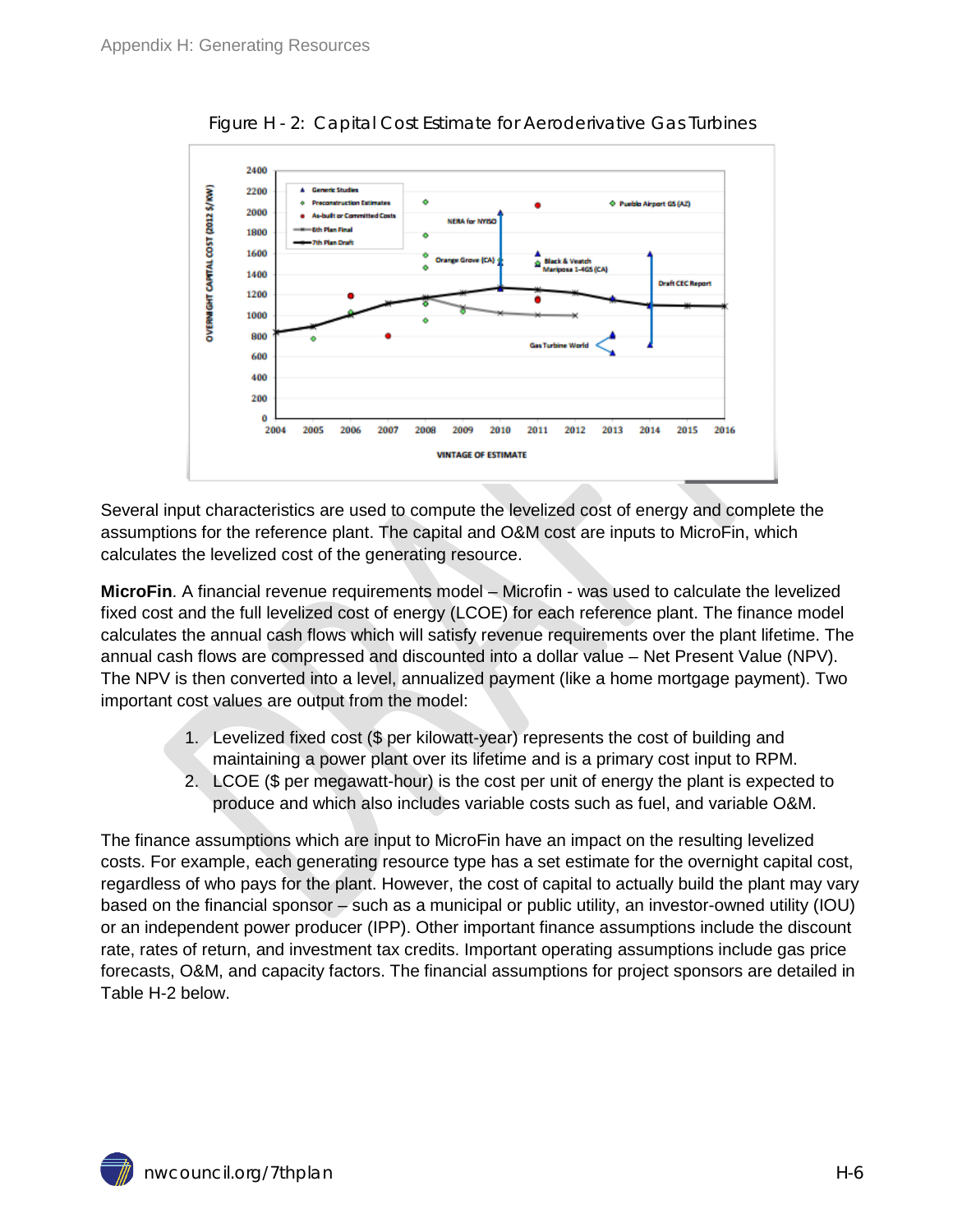<span id="page-6-2"></span>

| Financial                                     | <b>Investor Owned Utility*</b> | Independent Power Producer**                          |
|-----------------------------------------------|--------------------------------|-------------------------------------------------------|
| Federal Income Tax                            | 35 %                           | 35 %                                                  |
| <b>Federal Investment Tax Credit</b><br>(ITC) |                                | Solar only -<br>30 % through year 2016, 10 %<br>after |
| <b>State Tax</b>                              | 5 %                            | 5 %                                                   |
| <b>Property Tax</b>                           | 1.4%                           | 1.4%                                                  |
| Insurance                                     | 0.25%                          | 0.25%                                                 |
| <b>Debt Fraction</b>                          | 50 %                           | 60 %                                                  |
| Debt Term                                     | $25 - 30$ years                | 20 years                                              |
| Debt Interest Rate (nominal)                  | 6.69%                          | 6.69%                                                 |
| Return On Equity (nominal)                    | 10 %                           | 12 %                                                  |
| <b>Discount Rate</b>                          | 4%                             | 4%                                                    |

| Table H - 2: Financial Assumptions |
|------------------------------------|
|------------------------------------|

\* Wind and Gas Plants

\*\* Utility Scale Solar

#### <span id="page-6-0"></span>Quantifying Environmental Effects

The Northwest Power Act requires the Council to estimate the incremental system cost of each new resource or conservation measure considered for inclusion in the plan's new resource strategy.

Environmental standards, the actions required for compliance, and the associated costs vary by geographic location and by the circumstances of different resources. These are best represented in the Council's planning process by representative plants characteristic of those that could be expected to be developed in the Northwest. With few exceptions, the sources of cost information for these plants available to the Council aggregate all of the costs of the plants, making it difficult to break out the embedded cost of environmental compliance. However, because the resource cost estimates are based on recently constructed or proposed plants, the Council assumes that the costs do include the cost of compliance with current and near-term planned environmental regulation.

Chapter 19 describes the Council's methodology for quantifying environmental costs and benefits. Appendix I describes in detail the effects on the environment associated with different types of generating resources considered for inclusion in the power plan's resource strategy, as well as the environmental regulations developed by other agencies of government to address those effects.

### <span id="page-6-1"></span>Resource Attributes

The following attributes are used to describe the resource reference plants for the Seventh Power Plan. Note that all costs are expressed in constant 2012 year dollars.

**Configuration**. The number of units (and generating capacity of each unit) that make up the complete reference plant. Also includes the air emissions controls, cooling (wet vs. dry), and other plant specifications.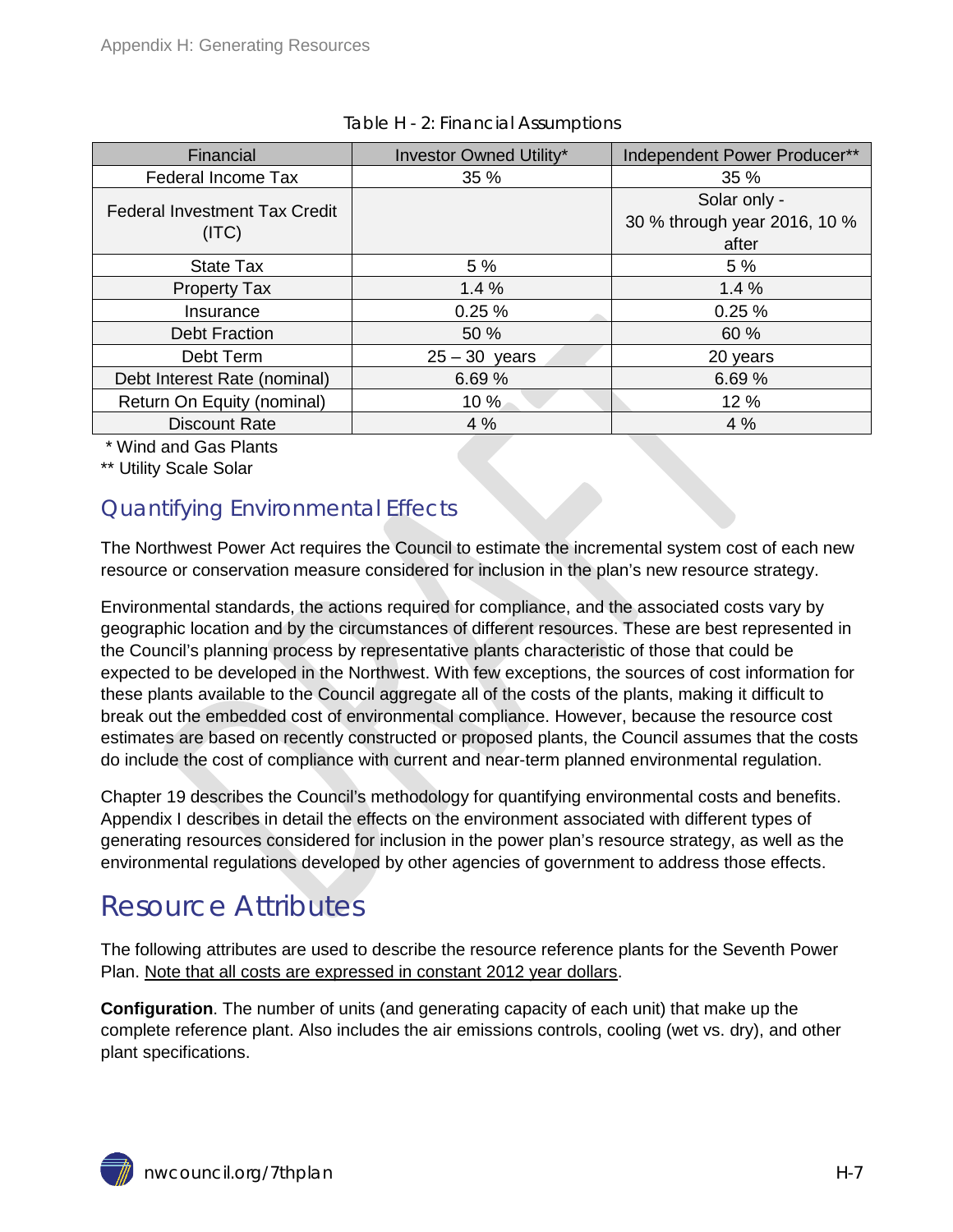**Location**. The general geographic location of the reference plant, which is important in properly accounting for plant attributes (e.g. capacity factor) and costs (transmission).

**Earliest In-Operation Date (Year)**. The earliest date a reference plant is assumed to be in operation, taking into account development and construction. The RPM cannot select the resource before this date.

**Construction Lead Time**. The amount of time it takes from project conception to commissioning. For the Seventh Power Plan, there are two phases:

**Development Period (Years)**. Includes planning and development, from the identification of need (for example in an utility IRP) to establishment of the EPC contract (which includes all siting and licensing, environmental assessments, and preliminary engineering).

**Construction Period (Years)**. From the Notice to Proceed to complete construction and commissioning.

**Developable Potential** For modeling purposes in RPM, constraints were assigned to each reference plant. For some of the cases, the constraints on development are "soft", meaning the constraint may not be a true limit on the potential development of that reference plant, but is merely an estimate of the number of plants that could be built at the modeled cost. In other cases, the constraints may be considered more "hard", which could be caused by transmission capacity constraints at a given location.

**Economic Life (Years)**. The assumed useful operating life of the plant.

**Financial Sponsor**. Power plants can be constructed by investor-owned utilities, consumer-owned utilities and independent power producer developers. Each of these entities uses different project financing mechanisms. The differing financing mechanisms and financial incentives available for some resources result in different total investment costs and annual capital service requirements for otherwise identical projects.

**Capacity (MW)**. The lifecycle capacity in megawatts of the individual reference plant.

**Capacity Factor (%)**. An estimate of the ratio of the actual annual output to the potential annual output if the plant is operated at full capacity. This is a useful value when looking at variable energy generation in different locations, such as wind and solar PV.

**Fuel**. The primary type of fuel burned (natural gas, oil, coal, etc.), its location of origin, and cost.

**Heat Rate (Btu/kWh)**. A measure of the efficiency of which a generator converts fuel into electricity. Full load, net plant lifetime averages, expressed as higher heating values (HHV).

**Overnight Capital Cost (\$/kW)**. An estimate of the project development and construction cost. "Overnight" refers to what the cost would be if the plant were built instantly, or over one night. This cost constitutes a sum of the engineering, procurement, and construction (EPC) costs, plus owner's costs (costs incurred by the project developer – permits, licenses, land, project development costs, infrastructure, taxes, regulatory compliance costs, etc.).

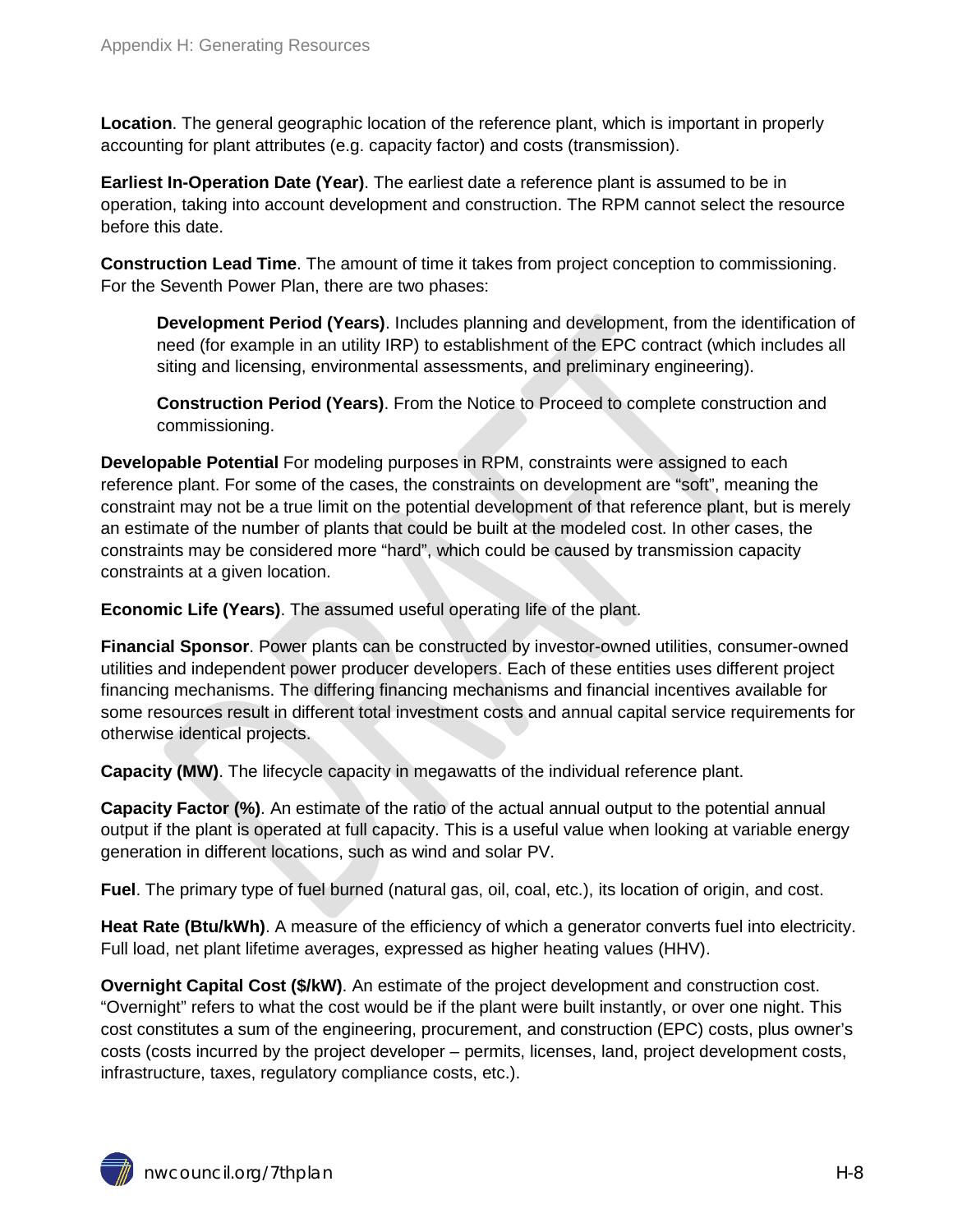**All-In Capital Cost (\$/kW)**. An estimate of the total investment cost related to capital, including the cost of securing financing, interesting during construction, and escalation during construction.

**Fixed O&M Cost (\$/kW-yr)**. An estimate of the fixed operation and maintenance cost for the reference plant, including operating and maintenance, labor and materials, and administrative overhead. Both routine maintenance, and major maintenance and capital replacement are assumed to be included.

**Variable O&M Cost (\$/MWh)**. An estimate of the variable operation and maintenance cost for the reference plant, including all costs that are a function of the amount of power produced. This includes consumables such as water, chemicals, lubricants, and catalysts, and waste disposal.

**Transmission**. The assumed transmission (existing or new) that is incorporated into the cost of the resource.

**Levelized Fixed Cost (\$/kW-yr)**. An estimate of the cost of planning, building and maintaining a power plant over its lifetime, on an annualized cost basis.

Levelized Cost of Energy (\$/MWh). An estimate of the cost per unit of energy for a resource over its productive lifetime, and includes fixed costs, and variable costs such as variable O&M and fuel commodity costs under an assumed capacity factor.

# <span id="page-8-0"></span>GENERATING RESOURCE REFERENCE PLANTS

### <span id="page-8-1"></span>Combined Cycle Combustion Turbine

**Description of Reference Plant**. Three reference plants based on two slightly different types of combined cycle combustion turbines technologies (CCCT) were developed. The first is based on the Siemens H-Class in a one gas turbine by one steam engine configuration, utilizing wet cooling, and located on the East side of the Cascade mountains. The total baseload plant capacity is 370 megawatts and the heat rate is 6,770 British thermal units per kilowatt-hour. The second reference plant is based on the Mitsubishi Heavy Industries (MHI) J-Class in a one gas turbine by one steam engine configuration, utilizing dry cooling, also located on the East side. The total plant capacity is slightly larger at 425 megawatts and the heat rate is 6,704 British thermal units per kilowatt-hour. The third reference plant is based on MHI J-Class but set on the West side. It is assumed that a new CCCT on the West side would require additional costs associated with pipeline expansion. Tables H-3 and H-4 provide a summary of the plants.

Each plant is assumed to operate on natural gas supplied on a firm transportation contract. Location-specific adjustments were made for firm service cost estimates and for the impact of elevation on output. Emission controls include low-nitrogen oxide burners and selective catalytic reduction for nitrogen oxide control and an oxidation catalyst for carbon and volatile organic compound control. The financial assumptions used for calculating levelized costs were consistent with an IOU sponsor.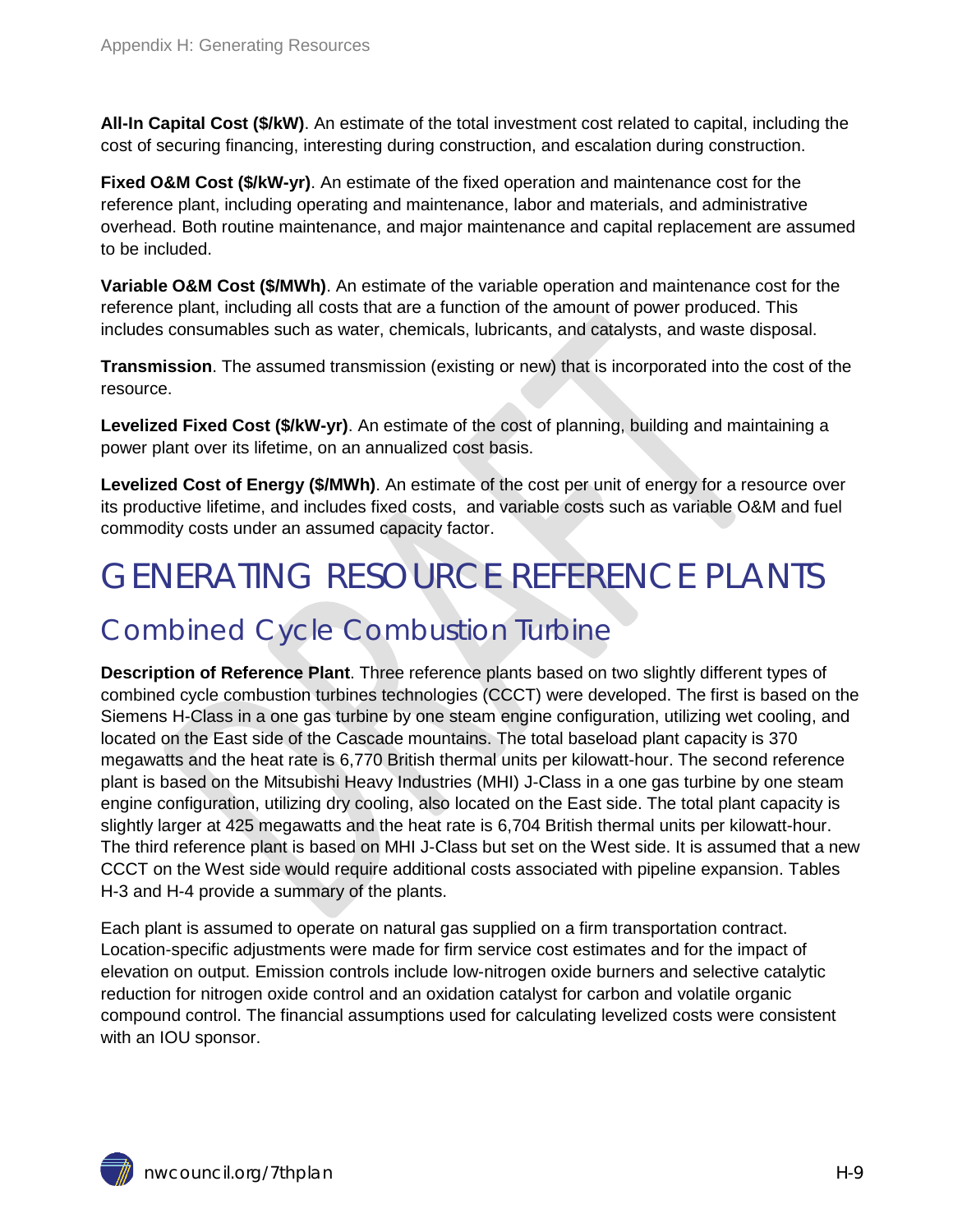**Importance/Relevance to PNW.** Combined cycle combustion turbines are the largest and most efficient of the gas-fired generating technologies. These versatile plants have the ability to replace baseload coal power, can act as a firming resource for variable renewable generation, and fill in gaps from reduced hydro power production during low water years. CCCTs emit carbon dioxide at significantly lower rates than coal plants, and may play a key role in helping to reduce overall carbon dioxide emissions as proposed in the Federal Clean Power Plan. This technology also benefits from the robust existing natural gas infrastructure system in the region, as well as plentiful and low cost fuel supply.

**Development potential**. Overall, the potential for CCCT development in the region is large. For modeling purposes in RPM, the *wet-cooled CCCT* reference plant on the East side was limited to 1,110 MW of total development (three plants) to represent the possibility of permitting constraints for plants with heavy water usage. Dry cooled units on the East side have significant potential for development since the technology is not a heavy water consumer, and there is ample pipeline capacity on the East side. The potential for CCCT development may be more limited on the West side where potential constraints on pipeline capacity could hamper or delay development.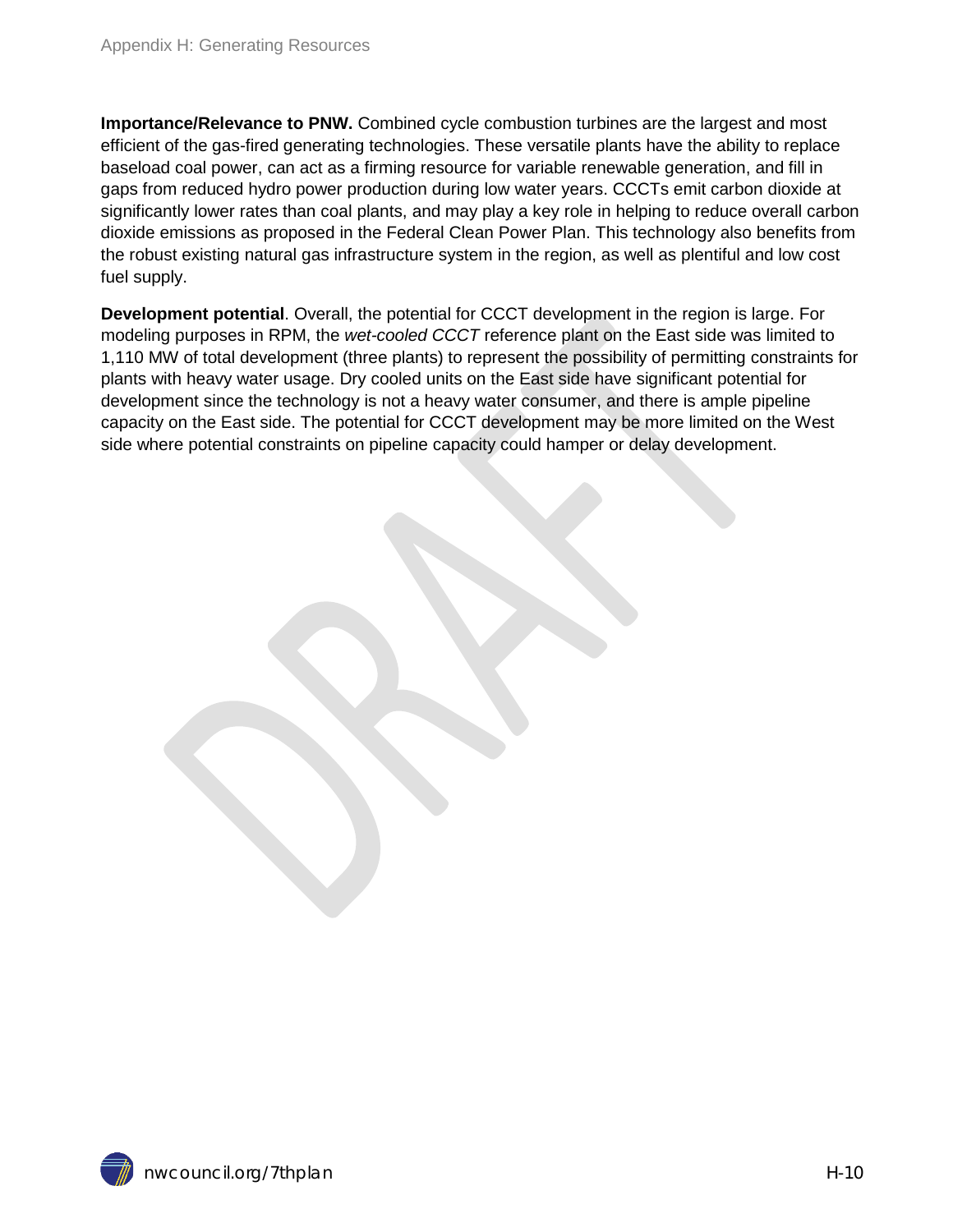<span id="page-10-0"></span>

| <b>Reference Plant</b>                     | <b>CCCT Adv 1 Wet Cool</b><br><b>CCCT Adv 2 Dry Cool</b><br>East<br>East                    |                                                           | <b>CCCT Adv 2 Dry Cool</b><br>West                                                    |
|--------------------------------------------|---------------------------------------------------------------------------------------------|-----------------------------------------------------------|---------------------------------------------------------------------------------------|
| Configuration                              | 1 gas turbine x 1<br>steam turbine and wet<br>cooling system                                | 1 gas turbine x 1<br>steam turbine and dry<br>cool system | 1 gas turbine x 1<br>steam turbine and dry<br>cool                                    |
| <b>Note</b>                                | <b>Based on Siemens H-</b><br>Class. Number of<br>plants with wet cooling<br>may be limited | <b>Based on MHI J-Class</b>                               | Based on MHI J-Class.<br>Assumed to require<br>gas pipeline expansion<br>on West side |
| Location                                   | East side                                                                                   | East side                                                 | West side                                                                             |
| <b>Earliest In-Operation</b><br>Date       | 2020                                                                                        | 2021                                                      | 2021                                                                                  |
| <b>Development Period</b><br>(Years)       | $\overline{2}$                                                                              | $\overline{2}$                                            | 2                                                                                     |
| <b>Construction Period</b><br>3<br>(Years) |                                                                                             | 3                                                         | 3                                                                                     |
| Economic Life (Years)                      | 30                                                                                          |                                                           | 30                                                                                    |
| <b>Financial Sponsor</b>                   | IOU                                                                                         | IOU                                                       | IOU                                                                                   |
| Capacity (MW)                              | 370                                                                                         | 425                                                       | 426                                                                                   |
| Fuel                                       | <b>Natural Gas East</b><br><b>Natural Gas East</b>                                          |                                                           | <b>Natural Gas West with</b><br>pipeline expansion                                    |
| Heat Rate (btu/kWh)                        | 6,770                                                                                       | 6,704                                                     | 6,704                                                                                 |
| <b>Overnight Capital Cost</b><br>(\$/kW)   | 1,147                                                                                       |                                                           | 1,287                                                                                 |
| Fixed O&M Cost<br>15.37<br>$($/kW-yr)$     |                                                                                             | 15.37                                                     | 15.37                                                                                 |
| Variable O&M Cost<br>3.27<br>(\$/MWh)      |                                                                                             | 3.27                                                      | 3.27                                                                                  |
| Transmission                               | BPA point to point                                                                          | BPA point to point                                        | BPA point to point with<br>transmission deferral<br>credit                            |
| Maximum build-out<br>(MW) as modeled       | 1,110                                                                                       | 5,950                                                     | 1,278                                                                                 |

Table H - 3: CCCT Reference Plants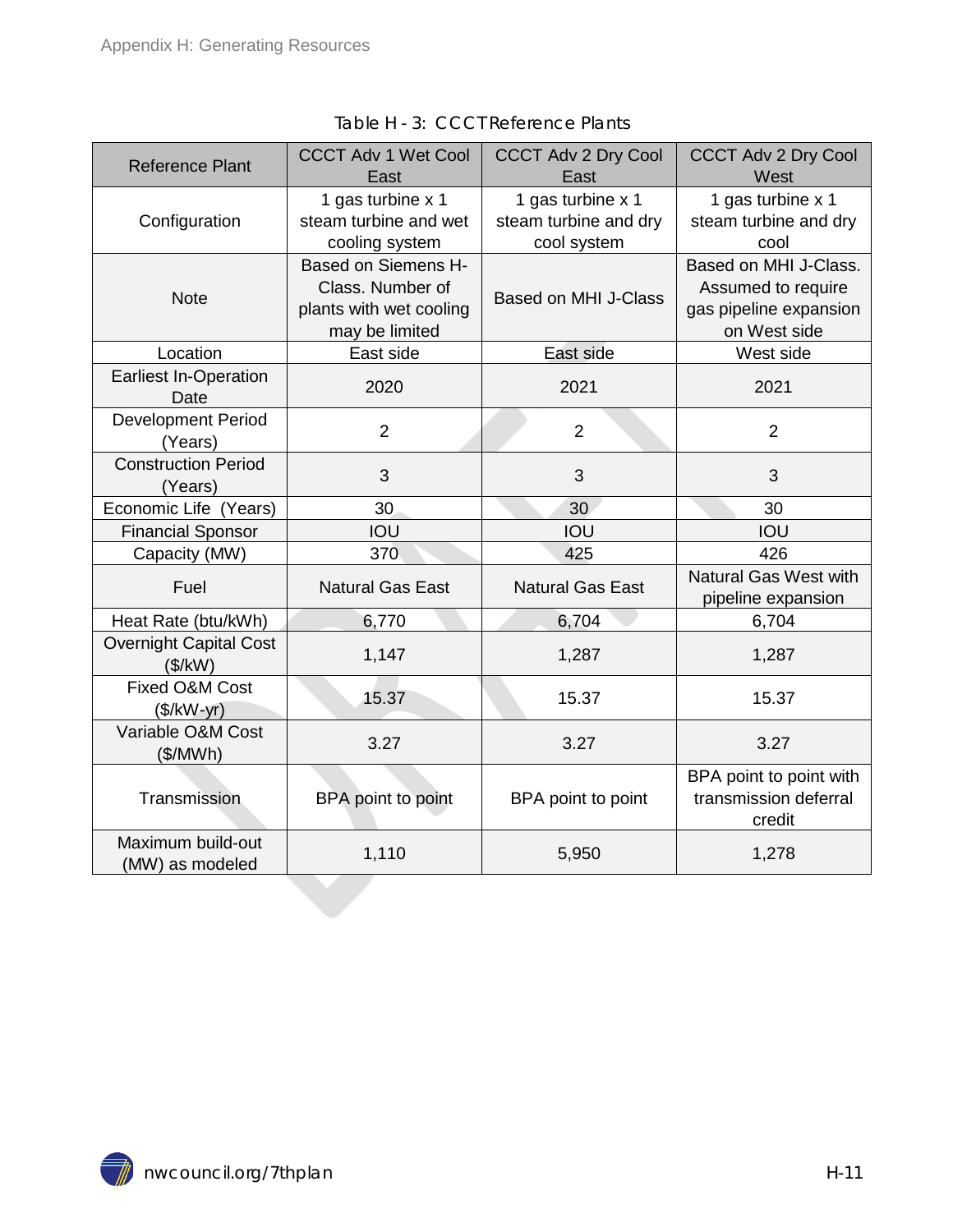<span id="page-11-1"></span>

| Reference<br><b>Plant Name</b>     | <b>Cost Category</b>                            | 2020   | 2025   | 2030   | 2035   |
|------------------------------------|-------------------------------------------------|--------|--------|--------|--------|
|                                    | All-In Capital<br>Cost (\$/kW)                  | 1,234  | 1,210  | 1,180  | 1,151  |
| <b>CCCT Adv 1</b><br>Wet Cool East | <b>Levelized Fixed</b><br>Cost (\$/kW-yr)       | 181.80 | 179.37 | 176.10 | 172.88 |
|                                    | <b>Levelized Cost</b><br>of Energy<br>(\$/MWh)* | 75.68  | 78.48  | 80.12  | 80.47  |
| <b>CCCT Adv 2</b><br>Dry Cool East | <b>All-In Capital</b><br>Cost (\$/kW)           | 1,384  | 1,357  | 1,324  | 1,292  |
|                                    | <b>Levelized Fixed</b><br>Cost (\$/kW-yr)       | 195.97 | 193.27 | 189.68 | 186.16 |
|                                    | <b>Levelized Cost</b><br>of Energy<br>(\$/MWh)* | 78.01  | 80.73  | 82.28  | 82.57  |
|                                    | All-In Capital<br>Cost (\$/kW)                  | 1,379  | 1,352  | 1,319  | 1,287  |
| CCCT Adv 2<br>Dry Cool West        | <b>Levelized Fixed</b><br>Cost (\$/kW-yr)       | 204.07 | 201.23 | 197.31 | 193.44 |
|                                    | <b>Levelized Cost</b><br>of Energy<br>(\$/MWh)* | 82.76  | 85.23  | 86.52  | 86.58  |

Table H - 4: CCCT Cost Summary

\* Capacity factor of 0.6 was applied

#### **Notable changes since Sixth Power Plan analysis**.

- When estimating the capital cost of combined cycle combustion turbines in the Sixth Power Plan, there was an assumption that the economic recession of 2008-09 was coming to an end and that prices would drop in 2010. In reality, it appears that the effects of the recession continued past 2010 and prices did not drop as quickly as expected. This resulted in a higher capital cost estimate for CCCT plants in 2016 than was anticipated for the same year in the Sixth Plan analysis.
- **Since the Sixth Power Plan, combined cycle combustion turbines have continued to improve** and become more efficient. The heat rate for the all CCCT technologies has improved (lowered) for reference plants in the Seventh Power Plan, as compared to the Sixth Plan.
- <span id="page-11-0"></span> Since the Sixth Power Plan, natural gas fuel price forecasts have dropped significantly (45% drop in near term) lowering the overall levelized cost of energy.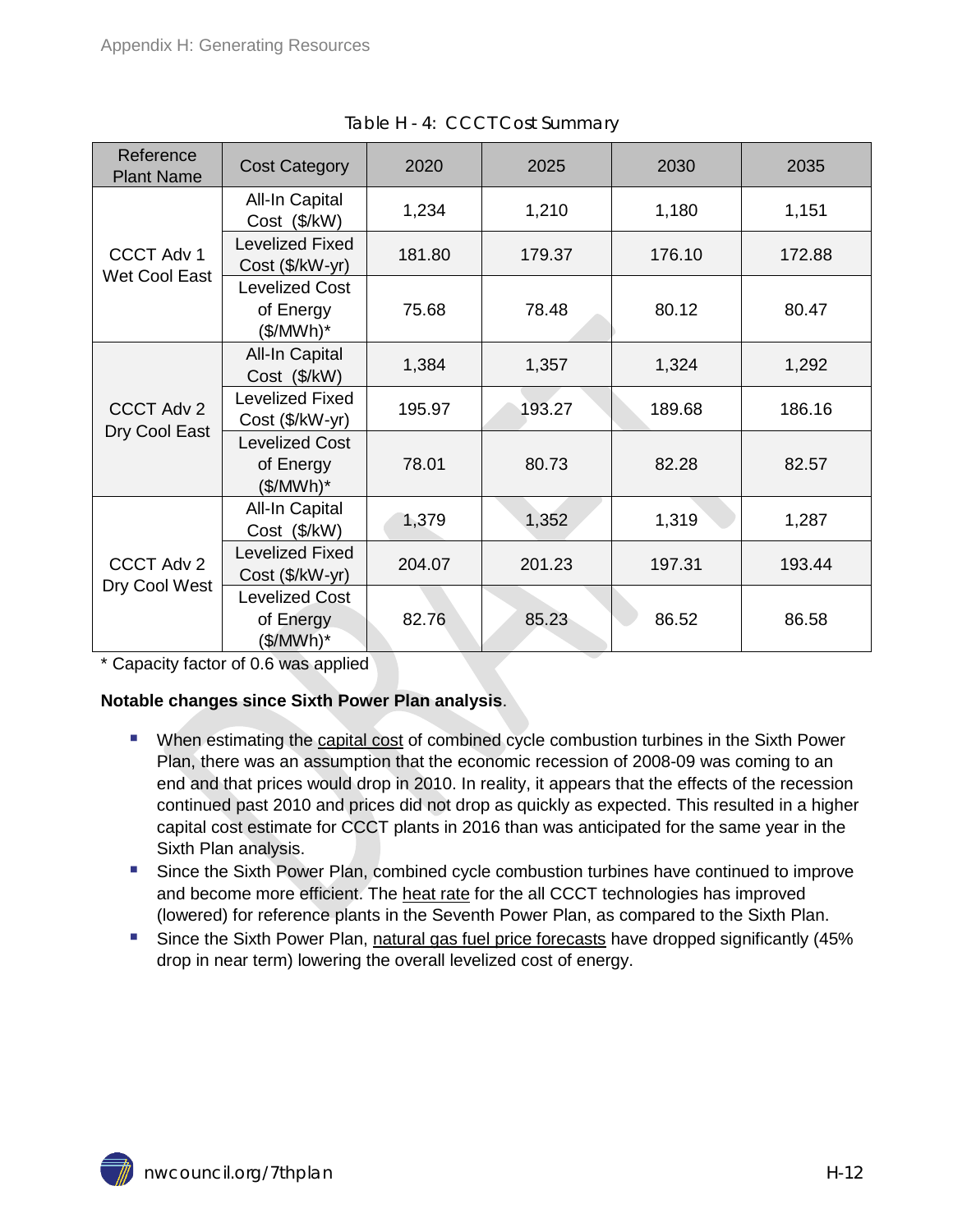## Reciprocating Engine

**Description of Reference Plant**. The reciprocating engine reference plant is based off of the Wärtsilä 18V50SG natural gas engine with twelve, 18.3 megawatt modules. The total plant capacity is 220 megawatts and the heat rate is 8,370 British thermal units per kilowatt-hour. One reference plant is located on the East side, while two additional reference plants are located on the West side. West side reference plants were defined with and without expansion of the West-side gas pipeline system. There is assumed to be sufficient natural gas capacity on the East side. A firm gas transport contract is assumed. Air emission controls include a combined selective catalytic reduction and oxidation catalyst to reduce nitrogen oxides  $(NO_x)$ , carbon monoxide and volatile organic compound emissions. The financial assumptions used for calculating levelized costs were consistent with an IOU sponsor. Tables H-5 and H-6 provide a summary of the plants.

**Importance/Relevance to PNW**. Traditionally, gas peakers (primarily frame units) were used to help shape and firm hydroelectric power in the Pacific Northwest. Technological advancements in both reciprocating engines and simple cycle combustion turbines have resulted in more flexible and efficient machines with fast start times and rapid response to system changes, leading to the ability to help meet short-term peak loads and integrate variable energy generation. Reciprocating engines in particular have the benefit of being modular and able to size according to need, and are very efficient. They are also not as sensitive to temperatures or elevations in terms of output, like the simple and combined cycle combustion turbines.

**Development potential**. Overall, the potential for reciprocating engine development in the region is large. The potential for development may be more limited on the West side where potential constraints on pipeline capacity could hamper or delay development.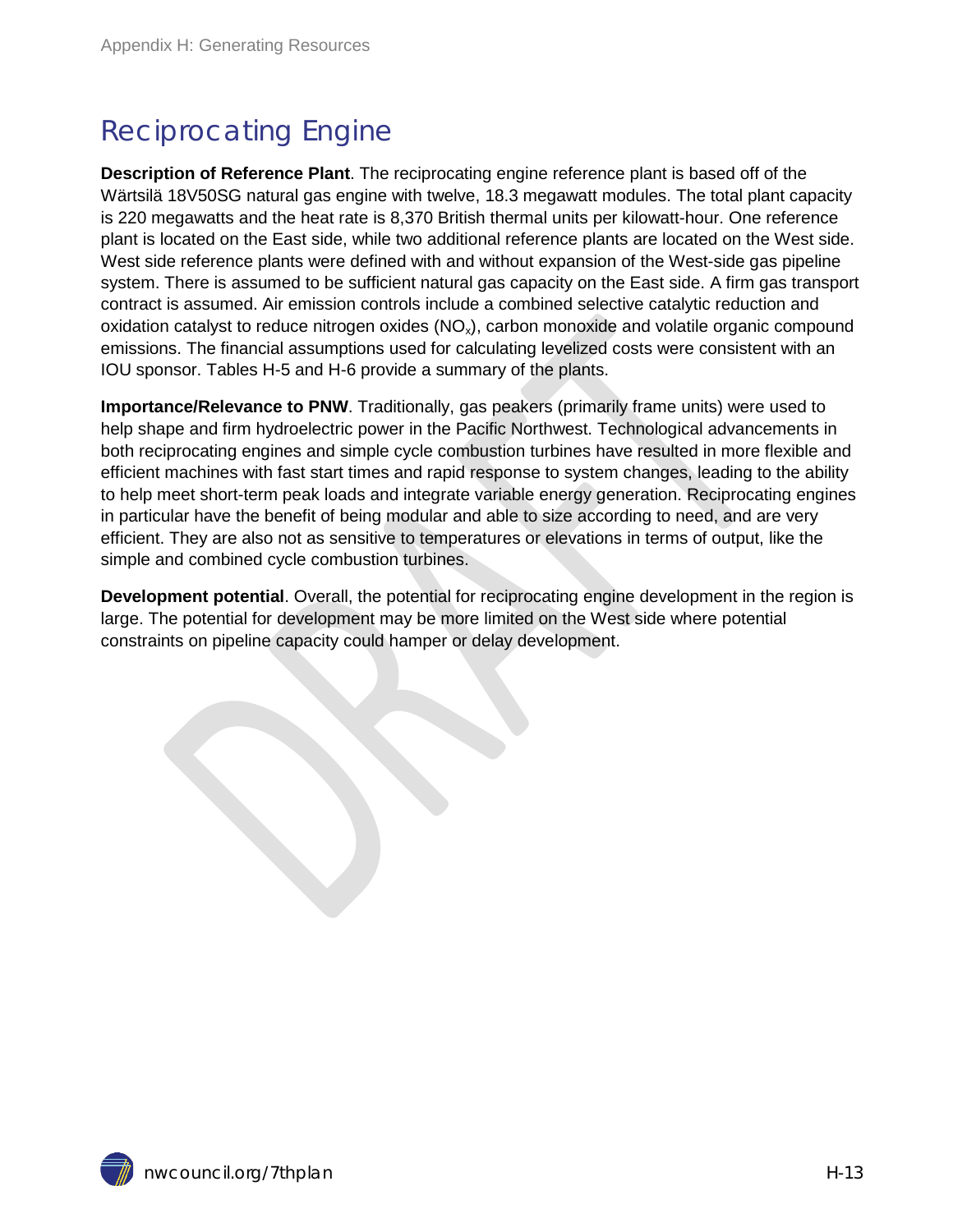<span id="page-13-0"></span>

| <b>Reference Plant</b>                     | Recip. Eng. East            | Recip. Eng. West 1                                                                                                   | Recip. Eng. West                                           |
|--------------------------------------------|-----------------------------|----------------------------------------------------------------------------------------------------------------------|------------------------------------------------------------|
| Configuration                              | 12 module generation<br>set | 12 module generation<br>set                                                                                          | 12 module generation<br>set                                |
| <b>Note</b>                                |                             | Assumed a limited<br>number of plants (1)<br>could be developed<br>without gas pipeline<br>expansion on west<br>side | With gas pipeline<br>expansion, multiple<br>plants allowed |
| Location                                   | East side                   | West side                                                                                                            | West side                                                  |
| <b>Earliest In-Operation</b><br>Date       | 2018                        | 2018                                                                                                                 | 2020                                                       |
| <b>Development Period</b><br>(Years)       | $\overline{2}$              | $\overline{2}$                                                                                                       | $\overline{2}$                                             |
| <b>Construction Period</b><br>1<br>(Years) |                             | $\mathbf{1}$                                                                                                         | 1                                                          |
| Economic Life (Years)                      | 30                          | 30                                                                                                                   | 30                                                         |
| <b>Financial Sponsor</b>                   | IOU                         | IOU                                                                                                                  | IOU                                                        |
| Capacity (MW)                              | 220                         | 220                                                                                                                  | 220                                                        |
| Fuel                                       | <b>Natural Gas East</b>     | <b>Natural Gas West</b>                                                                                              | <b>Natural Gas West with</b><br>pipeline expansion         |
| Heat Rate (btu/kWh)                        | 8,370                       | 8,370                                                                                                                | 8,370                                                      |
| <b>Overnight Capital Cost</b><br>(\$/kW)   | 1,300                       | 1,300                                                                                                                | 1,300                                                      |
| Fixed O&M Cost<br>10.00<br>$($/kW-yr)$     |                             | 10.00                                                                                                                | 10.00                                                      |
| Variable O&M Cost<br>9.00<br>(\$/MWh)      |                             | 9.00                                                                                                                 | 9.00                                                       |
| Transmission                               | BPA point to point          | BPA point to point with<br>transmission deferral<br>credit                                                           | BPA point to point with<br>transmission deferral<br>credit |
| Maximum build-out<br>(MW) as modeled       | 3,080                       | 220                                                                                                                  | 1,110                                                      |

Table H - 5: Reciprocating Engines Reference Plants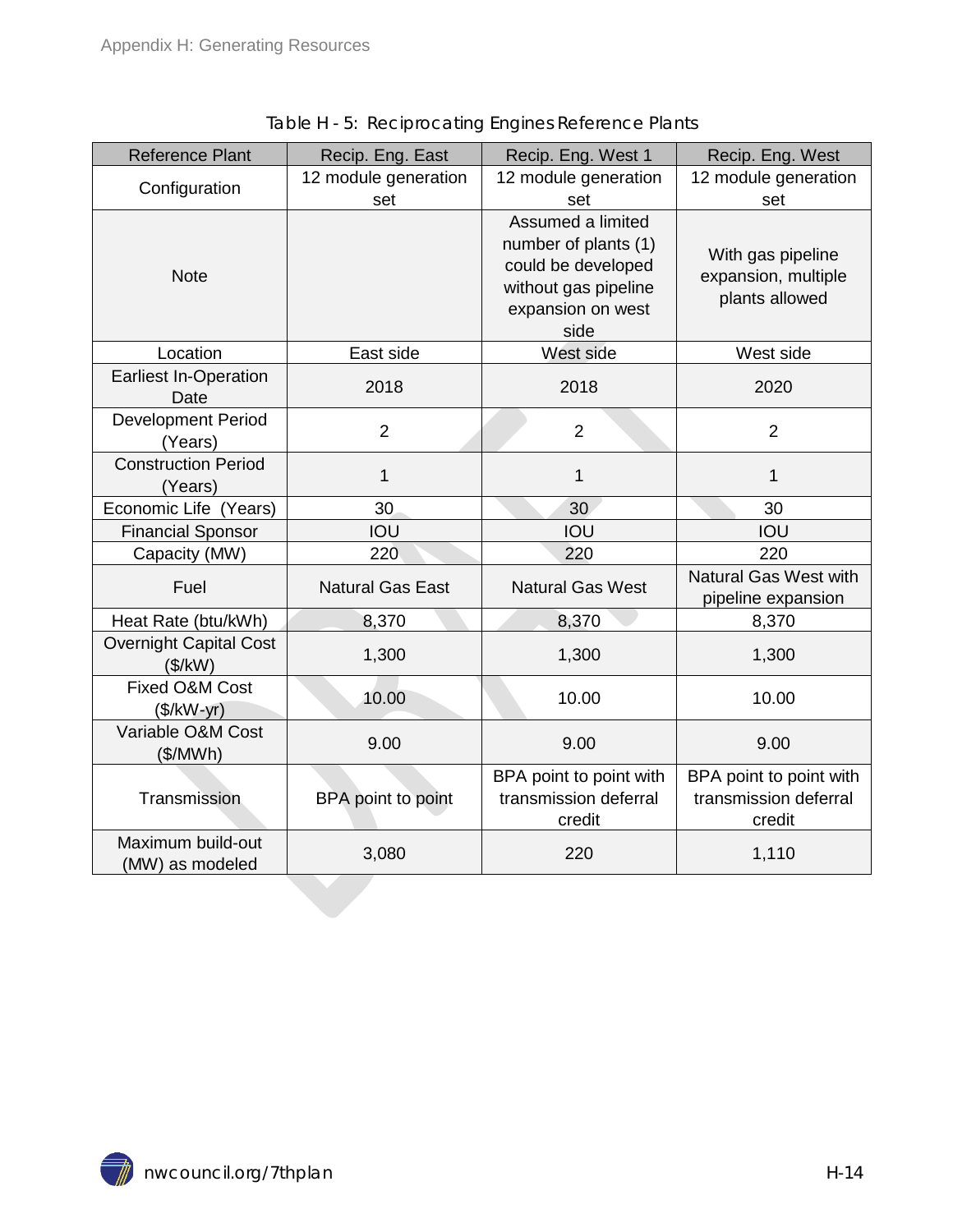<span id="page-14-0"></span>

| Reference<br><b>Plant Name</b> | <b>Cost Category</b>                                       | 2020   | 2025   | 2030   | 2035   |
|--------------------------------|------------------------------------------------------------|--------|--------|--------|--------|
|                                | All-In Capital<br>Cost (\$/kW)                             | 1,315  | 1,283  | 1,251  | 1,220  |
| Recip. Eng.                    | <b>Levelized Fixed</b><br>Cost (\$/kW-yr)                  | 190.58 | 187.33 | 184.03 | 180.78 |
| East                           | <b>Levelized Cost</b><br>of Energy<br>(\$/MWh)*            | 142.54 | 144.84 | 146.10 | 145.79 |
| Recip. Eng.<br>West 1          | All-In Capital<br>Cost (\$/kW)                             | 1,315  | 1,283  | 1,251  | 1,220  |
|                                | <b>Levelized Fixed</b><br>Cost (\$/kW-yr)                  | 168.33 | 164.96 | 161.59 | 158.35 |
|                                | <b>Levelized Cost</b><br>of Energy<br>(\$/MWh)*            | 136.37 | 138.32 | 139.30 | 138.79 |
|                                | All-In Capital<br>Cost (\$/kW)                             | 1,315  | 1,283  | 1,251  | 1,220  |
| Recip. Eng.<br>West            | <b>Levelized Fixed</b><br>Cost (\$/kW-yr)                  | 207.59 | 203.97 | 200.27 | 196.55 |
|                                | <b>Levelized Cost</b><br>of Energy<br>$(\frac{1}{2}MWh)^*$ | 154.30 | 156.13 | 156.96 | 156.23 |

Table H - 6: Reciprocating Engine Cost Summary

\* Capacity factor of 0.25 was applied

#### **Notable changes since Sixth Power Plan analysis**.

- **When estimating the capital cost of gas peakers in the Sixth Power Plan, there was an** assumption that the economic recession of 2008-09 was coming to an end and that prices would drop in 2010. In reality, it appears that the effects of the recession continued past 2010 and prices did not drop as quickly as expected. This resulted in a higher capital cost estimate for gas peaking power plants in 2016 than was anticipated for the same year in the Sixth Plan analysis.
- **Since the Sixth Power Plan, gas peaking technologies have continued to improve and** become more efficient. The heat rate for the all gas peaking technologies has improved (lowered) for reference plants in the Seventh Power Plan, as compared to the Sixth Plan.
- **All the gas peaking technology reference plants are configured to approximate the capacity** of the most recent gas peaker developed in the region – Portland General Electric's Port Westward II, a 220 megawatt reciprocating engine.
- Since the Sixth Power Plan, natural gas fuel price forecasts have dropped significantly (45% drop in near term) lowering the overall levelized cost of energy for gas plants.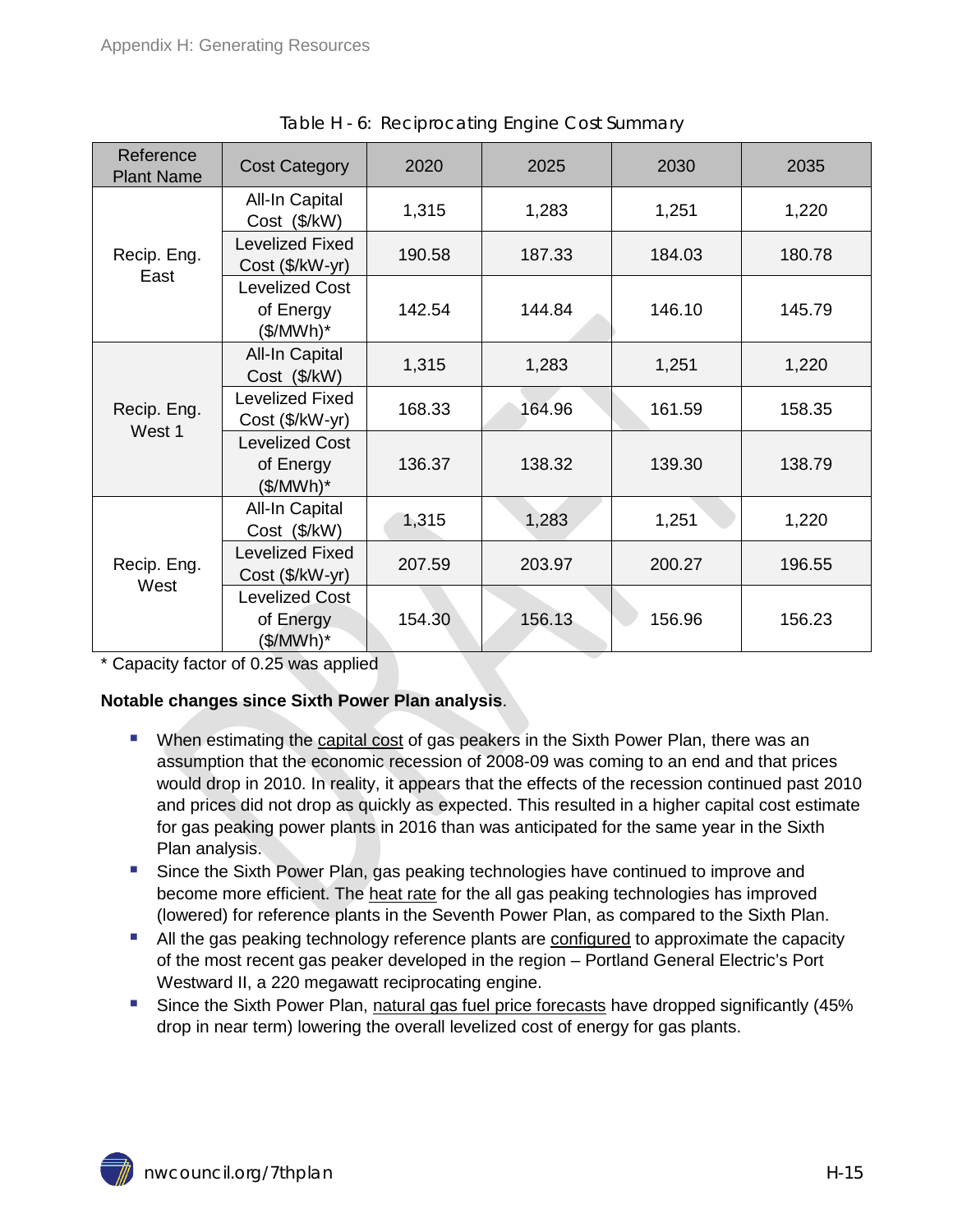## <span id="page-15-0"></span>Simple Cycle - Aeroderivative Gas Turbine -

**Description of Reference Plant**. The Aeroderivative gas turbine reference plant is based on the General Electric LM6000PF SPRINT, with four, 47 megawatt turbine generators. The total plant capacity is 178 megawatts and the heat rate is 9,477 British thermal units per kilowatt-hour. One reference plant is located on the east side, while two additional reference plants are located on the West side. West side reference plants were defined with and without new build out of the West-side gas pipeline system. There is assumed to be sufficient natural gas capacity on the east side. Air emission controls include water injection and selective catalytic reduction for nitrogen oxide control and an oxidation catalyst for carbon and volatile organic compound reduction. The financial assumptions used for calculating levelized costs were consistent with an IOU sponsor. Tables H-7 and H-8 provide a summary of the plants.

**Importance/Relevance to PNW**. Traditionally, gas peakers (primarily frame units) were used to help shape and firm hydroelectric power in the Pacific Northwest. Technological advancements in both reciprocating engines and simple cycle combustion turbines have resulted in more flexible and efficient machines with fast start times and rapid response to system changes, leading to the ability to help meet short-term peak loads and integrate variable energy generation. Aeroderivative plants in particular have been popular developments in the Western Electricity Coordinating Council (WECC) region over the past decade.

**Development potential**. Overall, the potential for Aeroderivative gas turbine development in the region is large. The potential for development may be more limited on the West side where potential constraints on pipeline capacity could hamper or delay development.

nwcouncil.org/7thplan H-16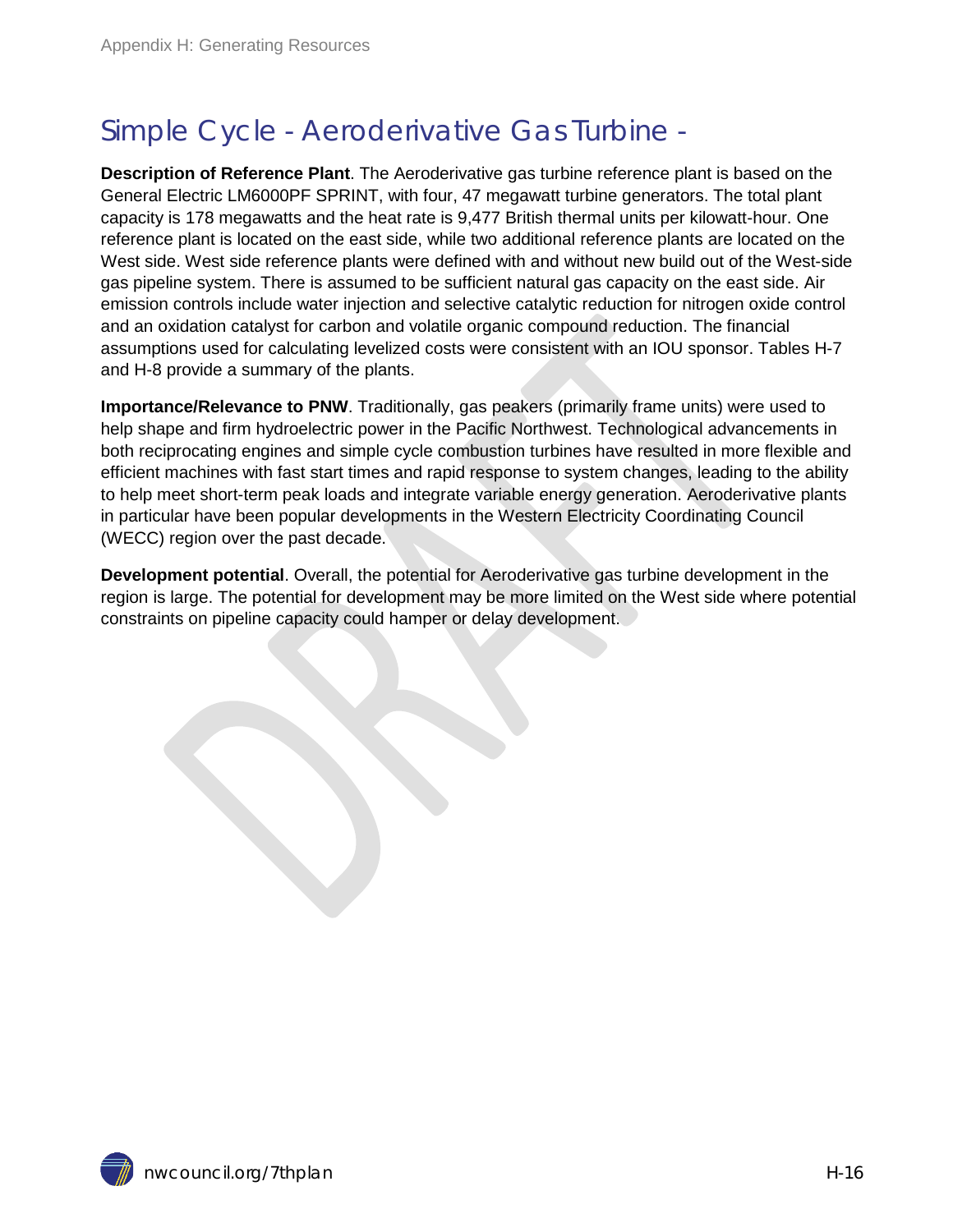<span id="page-16-0"></span>

| <b>Reference Plant</b>                   | Aero GT East                 | Aero GT West 1                                                                                                       | <b>Aero GT West</b>                                        |
|------------------------------------------|------------------------------|----------------------------------------------------------------------------------------------------------------------|------------------------------------------------------------|
| Configuration                            | 4 GT x 47 MW<br>4 GT x 47 MW |                                                                                                                      | 4 GT x 47 MW                                               |
| <b>Note</b>                              |                              | Assumed a limited<br>number of plants (1)<br>could be developed<br>without gas pipeline<br>expansion on west<br>side | With gas pipeline<br>expansion, multiple<br>plants allowed |
| Location                                 | East side                    | West side                                                                                                            | West side                                                  |
| <b>Earliest In-Operation</b><br>Date     | 2018                         | 2018                                                                                                                 | 2020                                                       |
| Development Period<br>(Years)            | $\overline{2}$               | $\overline{2}$                                                                                                       | $\overline{2}$                                             |
| <b>Construction Period</b><br>(Years)    | 1                            | $\mathbf{1}$                                                                                                         | 1                                                          |
| Economic Life (Years)                    | 30                           | 30                                                                                                                   | 30                                                         |
| <b>Financial Sponsor</b>                 | IOU                          | IOU                                                                                                                  | IOU                                                        |
| Capacity (MW)                            | 178                          | 179                                                                                                                  | 179                                                        |
| Fuel                                     | <b>Natural Gas East</b>      | <b>Natural Gas West</b>                                                                                              | <b>Natural Gas West with</b><br>pipeline expansion         |
| Heat Rate (btu/kWh)                      | 9,477                        | 9,477                                                                                                                | 9,477                                                      |
| <b>Overnight Capital Cost</b><br>(\$/kW) | 1,111                        | 1,107                                                                                                                | 1,107                                                      |
| Fixed O&M Cost<br>25.00<br>$($/kW-yr)$   |                              | 25.00                                                                                                                | 25.00                                                      |
| Variable O&M Cost<br>5.00<br>(\$/MWh)    |                              | 5.00                                                                                                                 | 5.00                                                       |
| Transmission                             | BPA point to point           | BPA point to point with<br>transmission deferral<br>credit                                                           | BPA point to point with<br>transmission deferral<br>credit |
| Maximum build-out<br>(MW) as modeled     | 2,492                        | 179                                                                                                                  | 1,074                                                      |

Table H - 7: Aeroderivative Gas Turbine Reference Plants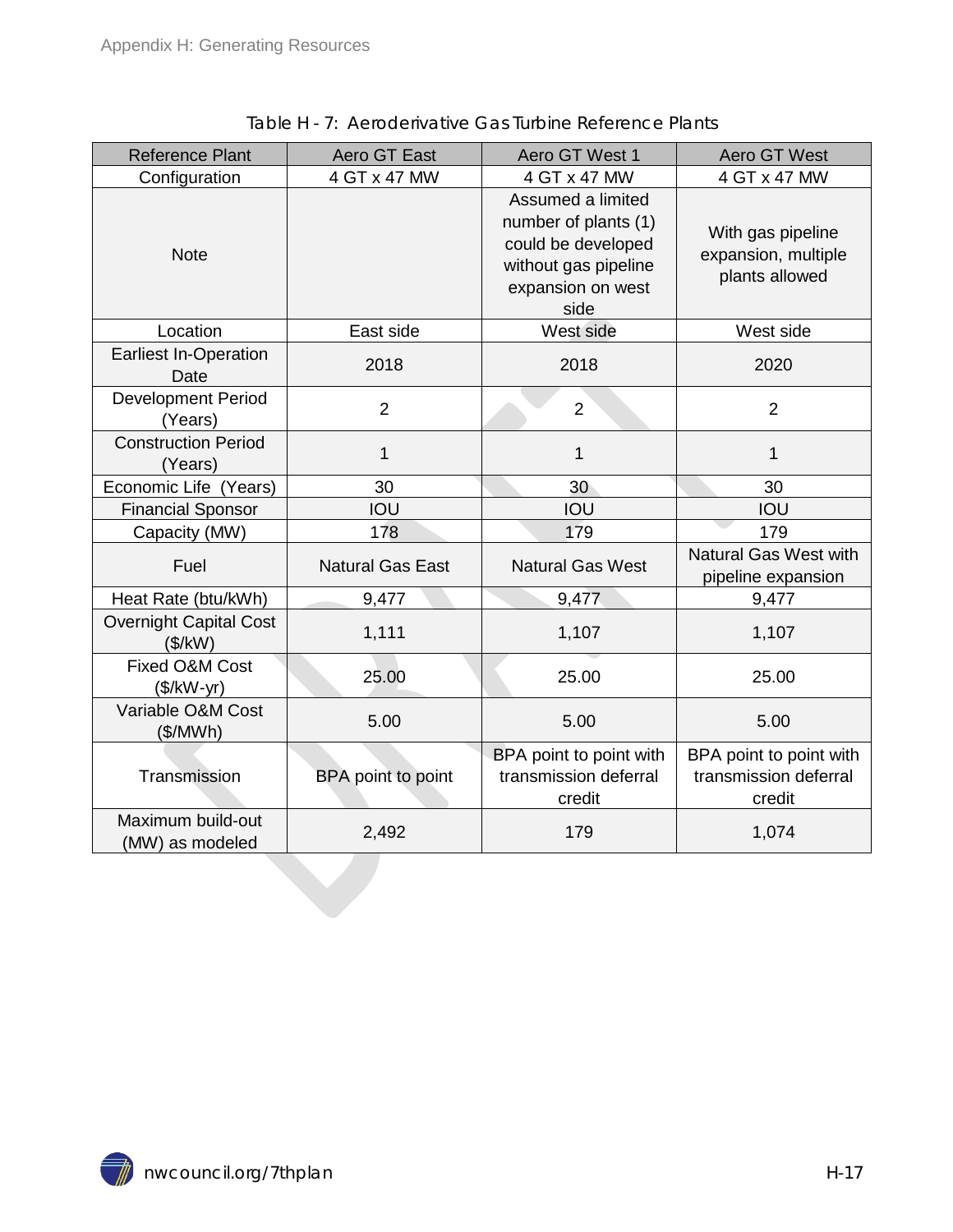<span id="page-17-0"></span>

| Reference<br><b>Plant Name</b> | <b>Cost Category</b>                                       | 2020   | 2025   | 2030   | 2035   |
|--------------------------------|------------------------------------------------------------|--------|--------|--------|--------|
|                                | All-In Capital<br>Cost (\$/kW)                             | 1,124  | 1,096  | 1,069  | 1,043  |
| Aero GT East                   | <b>Levelized Fixed</b><br>Cost (\$/kW-yr)                  | 191.76 | 188.58 | 185.32 | 181.99 |
|                                | <b>Levelized Cost</b><br>of Energy                         |        |        |        |        |
|                                | (\$/MWh)*<br>All-In Capital                                | 145.21 | 148.02 | 149.65 | 149.47 |
|                                | Cost (\$/kW)                                               | 1,120  | 1,092  | 1,065  | 1,039  |
| Aero GT West                   | <b>Levelized Fixed</b><br>Cost (\$/kW-yr)                  | 169.63 | 166.34 | 163.01 | 159.69 |
|                                | <b>Levelized Cost</b><br>of Energy<br>(\$/MWh)*            | 139.61 | 142.05 | 143.37 | 142.96 |
|                                | All-In Capital<br>Cost (\$/kW)                             | 1,120  | 1,092  | 1,065  | 1,039  |
| Aero GT West                   | <b>Levelized Fixed</b><br>Cost (\$/kW-yr)                  | 214.09 | 210.50 | 206.80 | 202.94 |
|                                | <b>Levelized Cost</b><br>of Energy<br>$(\frac{1}{2}MWh)^*$ | 159.91 | 162.21 | 163.36 | 162.71 |

Table H - 8: Aeroderivative Gas Turbine Cost Summary

\* Capacity Factor of 0.25 was applied

#### **Notable changes since Sixth Power Plan analysis**.

- **When estimating the capital cost of gas peakers in the Sixth Power Plan, there was an** assumption that the economic recession of 2008-09 was coming to an end and that prices would drop in 2010. In reality, it appears that the effects of the recession continued past 2010 and prices did not drop as quickly as expected. This resulted in a higher capital cost estimate for gas peaking power plants in 2016 than was anticipated for the same year in the Sixth Plan analysis.
- **Since the Sixth Power Plan, gas peaking technologies have continued to improve and** become more efficient. The heat rate for the all gas peaking technologies has improved (lowered) for reference plants in the Seventh Power Plan, as compared to the Sixth Plan.
- **All the gas peaking technology reference plants are configured to approximate the capacity** of the most recent gas peaker developed in the region – Portland General Electric's Port Westward II, a 220 megawatt reciprocating engine.
- Since the Sixth Power Plan, natural gas fuel price forecasts have dropped significantly (45% drop in near term) lowering the overall levelized cost of energy for gas plants.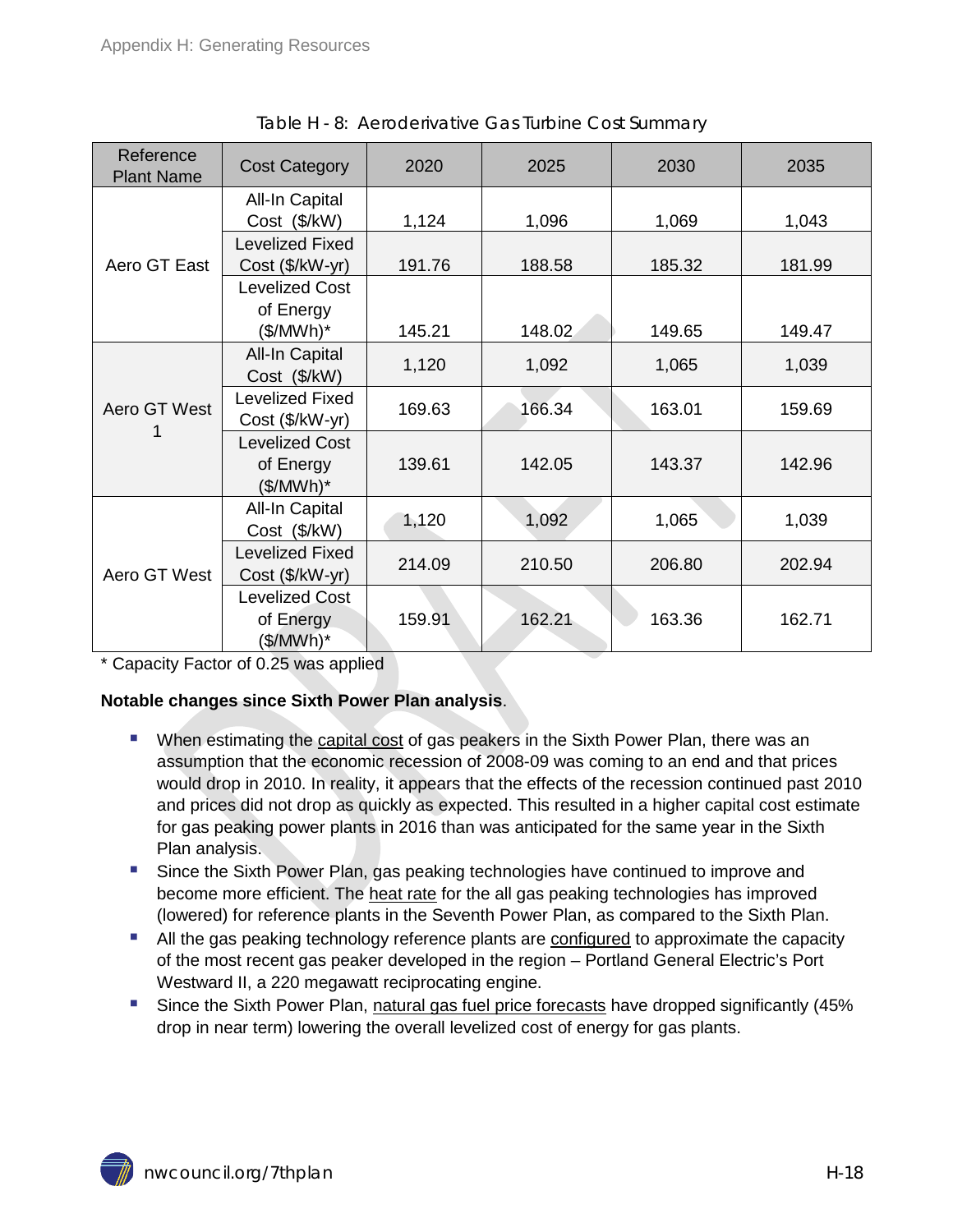## <span id="page-18-0"></span>Simple Cycle - Frame Gas Turbine

**Description of Reference Plant**. The frame gas turbine reference plant is based off of the General Electric 7F5S with one, 216 megawatt turbine generator. The total plant capacity is therefore 216 megawatts and the heat rate is 10,266 British thermal units per kilowatt-hour. One reference plant is located on the east side, while two additional reference plants are located on the West side. West side reference plants were defined with and without new build out of the West-side gas pipeline system. There is assumed to be sufficient natural gas capacity on the East side. A firm gas transport contract is assumed. The financial assumptions used for calculating levelized costs were consistent with an IOU sponsor. Tables H-9 and H-10 provide a summary of the plants.

**Importance/Relevance to PNW**. Traditionally, gas peakers (primarily frame units) were used to help shape and firm hydroelectric power in the Pacific Northwest. Technological advancements in both reciprocating engines and simple cycle combustion turbines have resulted in more flexible and efficient machines with fast start times and rapid response to system changes, leading to the ability to help meet short-term peak loads and integrate variable energy generation. The frame gas turbine plant has lower upfront capital costs than the Aeroderivative, but runs at a lower efficiency and is less flexible.

**Development potential**. Overall, the potential for frame gas turbine development in the region is large. The potential for development may be more limited on the West side where potential constraints on pipeline capacity could hamper or delay development.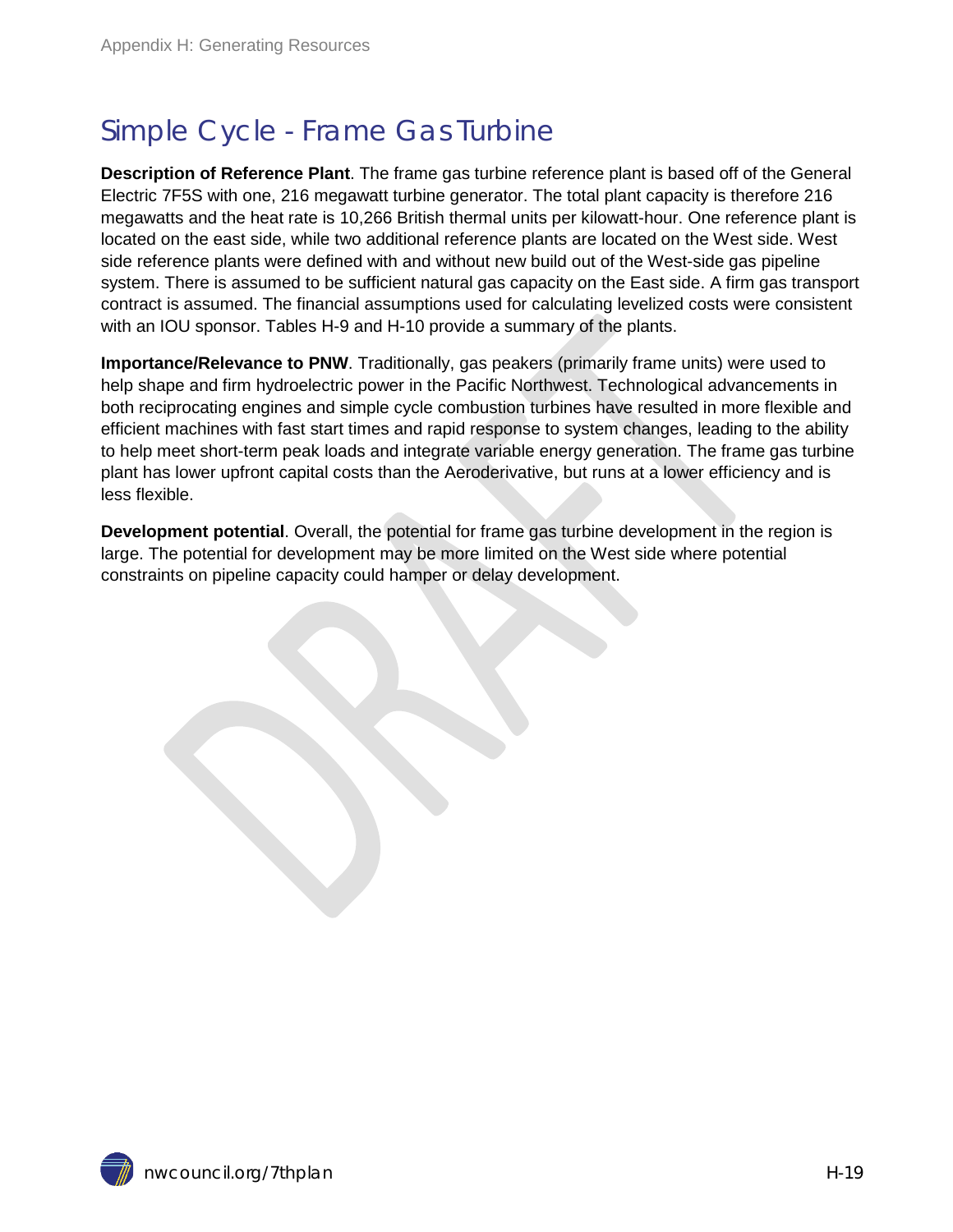| <b>Reference Plant</b>                   | <b>Frame GT East</b>    | Frame GT West 1                                                                                                      | <b>Frame GT West</b>                                       |
|------------------------------------------|-------------------------|----------------------------------------------------------------------------------------------------------------------|------------------------------------------------------------|
| Configuration                            | 1 GT x 216 MW           | 1 GT x 216 MW                                                                                                        | 1 GT x 216 MW                                              |
| <b>Note</b>                              |                         | Assumed a limited<br>number of plants (1)<br>could be developed<br>without gas pipeline<br>expansion on west<br>side | With gas pipeline<br>expansion, multiple<br>plants allowed |
| Location                                 | East side               | West side                                                                                                            | West side                                                  |
| <b>Earliest In-Operation</b><br>Date     | 2018                    | 2018                                                                                                                 | 2020                                                       |
| <b>Development Period</b><br>(Years)     | $\overline{2}$          | $\overline{2}$                                                                                                       | $\overline{2}$                                             |
| <b>Construction Period</b><br>(Years)    | 1                       | $\mathbf{1}$                                                                                                         | $\mathbf 1$                                                |
| Economic Life (Years)                    | 30                      | 30                                                                                                                   | 30                                                         |
| <b>Financial Sponsor</b>                 | IOU                     | IOU                                                                                                                  | IOU                                                        |
| Capacity (MW)                            | 200                     | 201                                                                                                                  | 201                                                        |
| Fuel                                     | <b>Natural Gas East</b> | <b>Natural Gas West</b>                                                                                              | <b>Natural Gas West with</b><br>pipeline expansion         |
| Heat Rate (btu/kWh)                      | 10,266                  | 10,266                                                                                                               | 10,266                                                     |
| <b>Overnight Capital Cost</b><br>(\$/kW) | 808                     | 805                                                                                                                  | 805                                                        |
| Fixed O&M Cost<br>$($/kW-yr)$            | 7.00                    | 7.00                                                                                                                 | 7.00                                                       |
| Variable O&M Cost<br>(\$/MWh)            | 10.00                   | 10.00                                                                                                                | 10.00                                                      |
| Transmission                             | BPA point to point      | BPA point to point with<br>transmission deferral<br>credit                                                           | BPA point to point with<br>transmission deferral<br>credit |
| Maximum build-out<br>(MW) as modeled     | 2,800                   | 201                                                                                                                  | 1,005                                                      |
|                                          |                         |                                                                                                                      |                                                            |

<span id="page-19-0"></span>Table H - 9: Frame Gas Turbine Reference Plants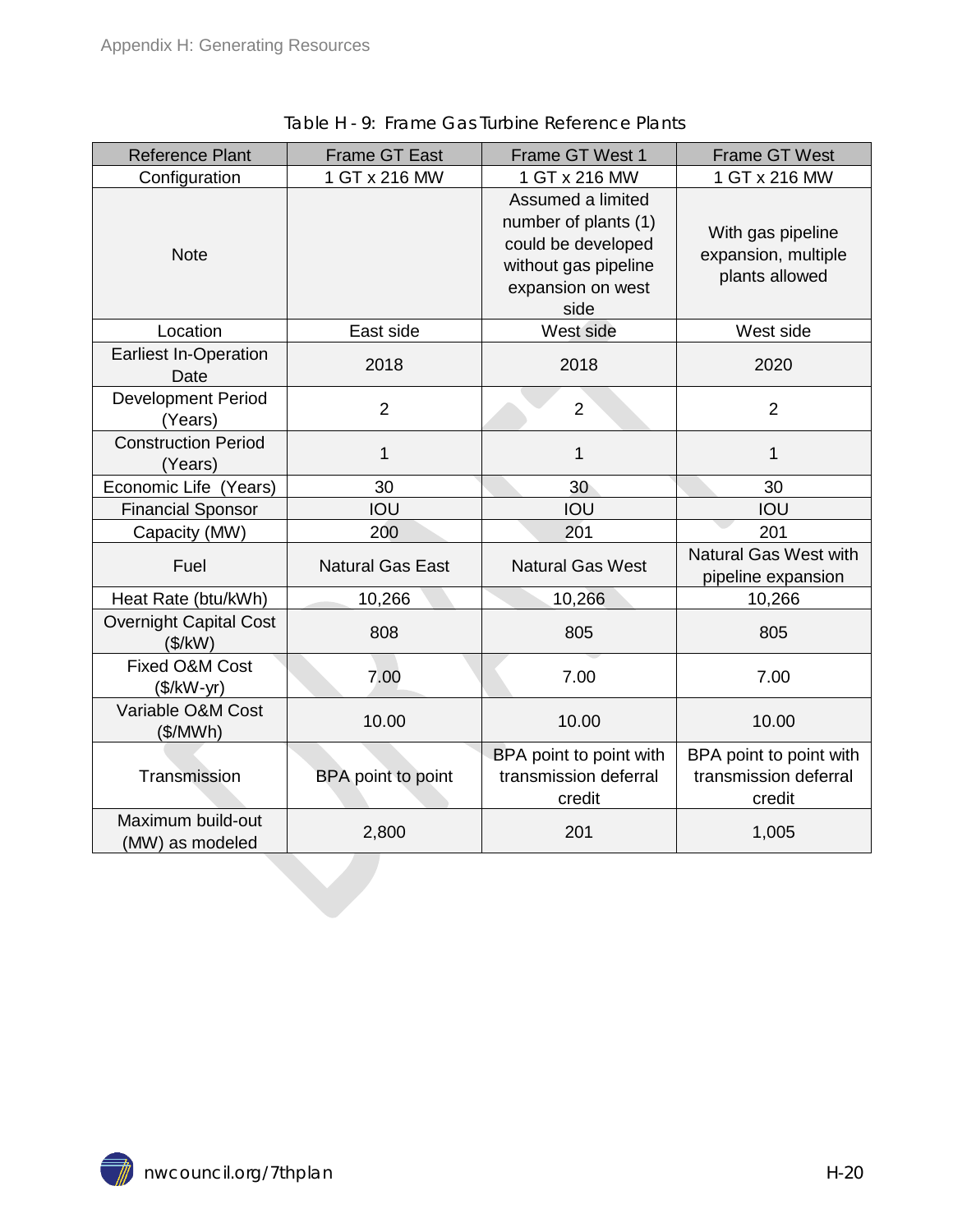<span id="page-20-0"></span>

| Reference<br><b>Plant Name</b> | <b>Cost Category</b>                              | 2020   | 2025   | 2030   | 2035   |
|--------------------------------|---------------------------------------------------|--------|--------|--------|--------|
|                                | All-In Capital<br>Cost (\$/kW)                    | 817    | 797    | 777    | 758    |
| Frame GT<br>East               | <b>Levelized Fixed</b><br>Cost (\$/kW-yr)         | 147.64 | 145.49 | 143.26 | 140.95 |
|                                | <b>Levelized Cost</b><br>of Energy<br>(\$/MWh)*   | 134.45 | 138.10 | 140.48 | 140.86 |
|                                | All-In Capital<br>Cost (\$/kW)                    | 814    | 794    | 775    | 755    |
| Frame GT<br>West 1             | <b>Levelized Fixed</b><br>Cost (\$/kW-yr)         | 125.97 | 123.70 | 121.40 | 119.10 |
|                                | <b>Levelized Cost</b><br>of Energy<br>(\$/MWh)*   | 129.44 | 132.69 | 134.72 | 134.86 |
|                                | All-In Capital<br>Cost (\$/kW)                    | 814    | 794    | 775    | 755    |
| Frame GT<br>West               | <b>Levelized Fixed</b><br>Cost (\$/kW-yr)         | 174.13 | 171.54 | 168.84 | 165.95 |
|                                | <b>Levelized Cost</b><br>of Energy<br>$($/MWh)^*$ | 151.43 | 154.53 | 156.38 | 156.25 |

\* Capacity factor of 0.25 was applied

#### **Notable changes since Sixth Power Plan analysis**.

- **When estimating the capital cost of gas peakers in the Sixth Power Plan, there was an** assumption that the economic recession of 2008-09 was coming to an end and that prices would drop in 2010. In reality, it appears that the effects of the recession continued past 2010 and prices did not drop as quickly as expected. This resulted in a higher capital cost estimate for gas peaking power plants in 2016 than was anticipated for the same year in the Sixth Plan analysis.
- **Since the Sixth Power Plan, gas peaking technologies have continued to improve and** become more efficient. The heat rate for the all gas peaking technologies has improved (lowered) for reference plants in the Seventh Power Plan, as compared to the Sixth Plan.
- **All the gas peaking technology reference plants are configured to approximate the capacity** of the most recent gas peaker developed in the region – Portland General Electric's Port Westward II, a 220 megawatt reciprocating engine.
- Since the Sixth Power Plan, natural gas fuel price forecasts have dropped significantly (45% drop in near term) lowering the overall levelized cost of energy for gas plants.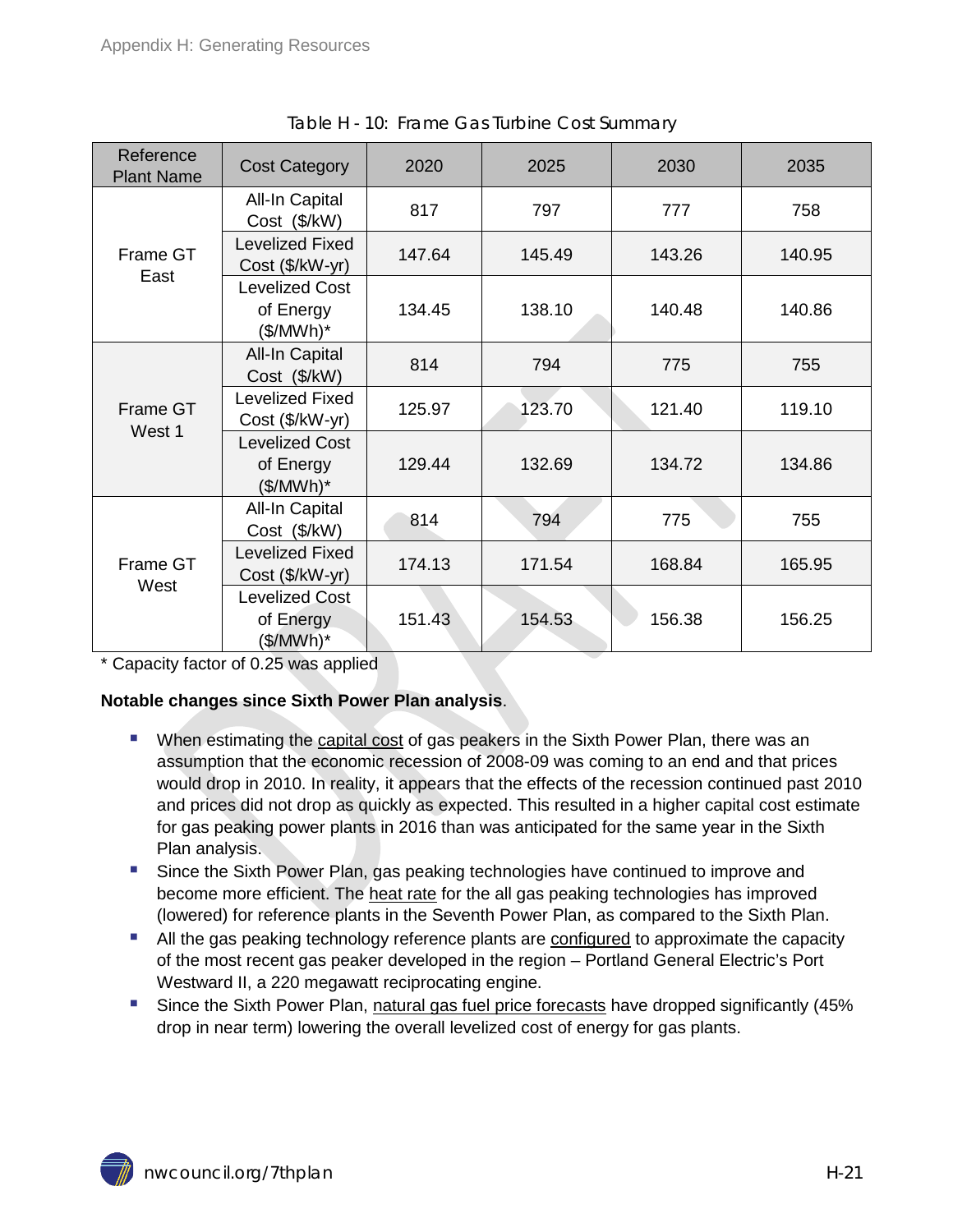## <span id="page-21-0"></span>Utility Scale Solar Photovoltaic

**Description of Reference Plants**. Four reference plants were defined for utility scale solar. All of the plant capacities are defined in terms of megawatts (alternating current - AC) configured with crystalline silicon based modules mounted on single-axis trackers. The reference plants are modeled to have a 30-year lifetime with an annual degradation of one percent. To be consistent with utility scale solar development across the US, the project sponsor was assumed to be an independent power producer. Due to the rapidly changing cost environment for solar technology, a forecast of capital costs was developed, along with a low and high cost range. The first solar PV reference plant is a 20 megawatt (AC) plant located in Southern Idaho and is based on the midrange capital cost estimate. A larger plant, 50 megawatt (AC) in the same location but with the low range estimated capital and O&M cost. The third reference plant located in Southern Idaho contains an estimate for additional transmission related costs to bring the power to the West side. One reference plant was defined for the West side, where the solar resource is not as favorable. The low cost estimate was used for this plant. Tables H-11 and H-12 provide a summary of the plants.

**Importance/Relevance to PNW**. Although current presence in the region is limited, activity has recently picked up in Southern Idaho. As solar installation costs continue to decline, solar power may become more and more significant to the region; although without storage capability, solar power remains a variable energy resource which does not contribute to peak capacity in the winter.

**Development potential**. The potential for utility scale solar development in the region is large, particularly in Southern Idaho where the best capacity factors could be achieved. Limited existing transmission capacity from Southern Idaho to the West side load centers could create a hurdle for more extensive development. Should installation costs continue to decline, significant solar development could also occur in western Oregon and Washington where transmission may be more available.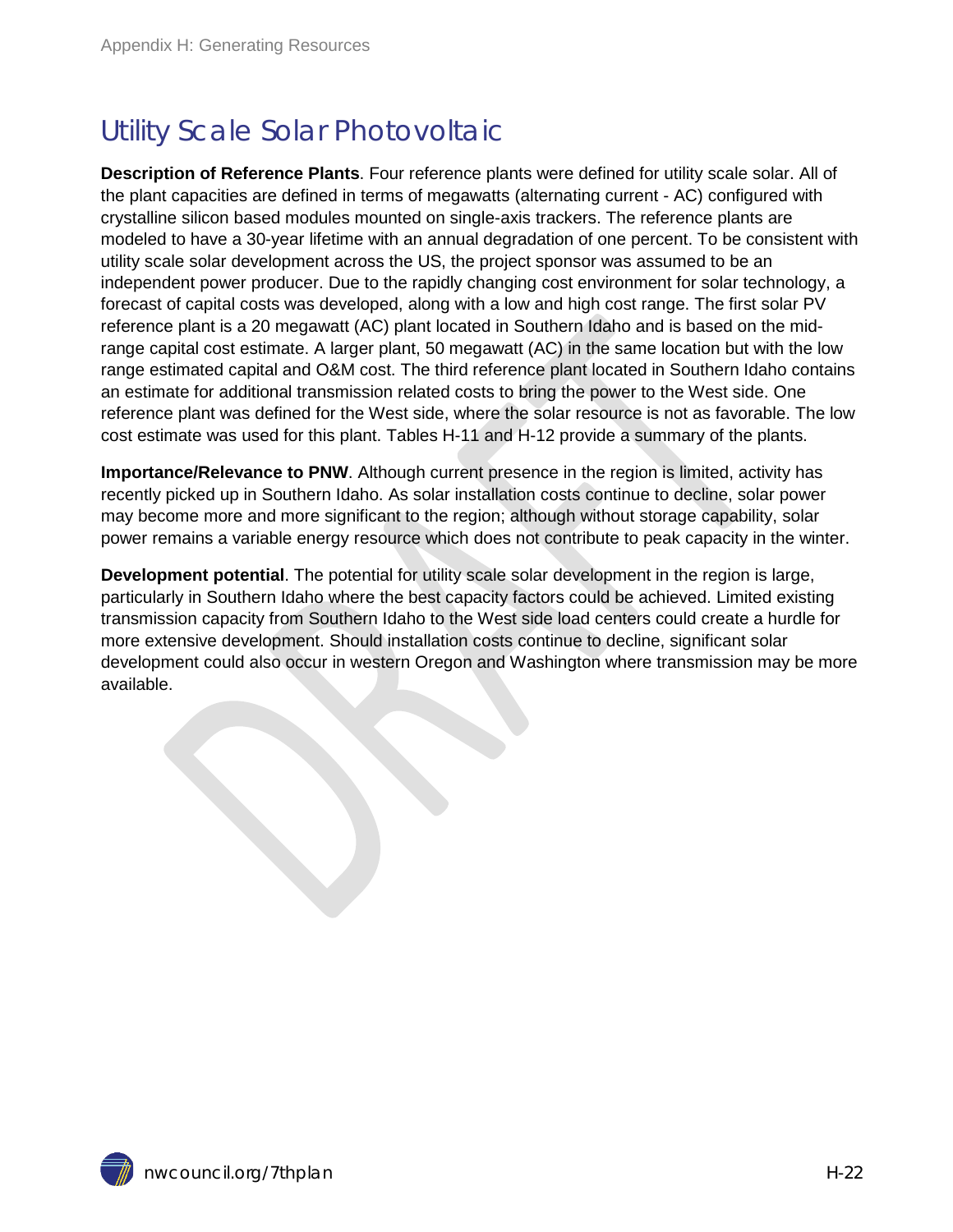<span id="page-22-0"></span>

| <b>Reference Plant</b>                | Solar PV S. ID                                                                                                 | Solar PV S. ID w/<br>Transmission<br>Expansion                                                              | Solar PV Low<br>Cost S. ID                                                                               | Solar PV Low<br>Cost W. WA                                                                                     |
|---------------------------------------|----------------------------------------------------------------------------------------------------------------|-------------------------------------------------------------------------------------------------------------|----------------------------------------------------------------------------------------------------------|----------------------------------------------------------------------------------------------------------------|
| Configuration                         | 20 MW <sub>ac</sub><br>installation with<br>crystalline silicon<br>panels and single<br>axis tracker<br>system | 20 MW <sub>ac</sub><br>installation with<br>crystalline silicon<br>panels and single<br>axis tracker system | 50 MW $_{ac}$<br>installation with<br>crystalline silicon<br>panels and single<br>axis tracker<br>system | 50 MW $_{ac}$<br>installation<br>with<br>crystalline<br>silicon panels<br>and single<br>axis tracker<br>system |
| <b>Note</b>                           | Mid-range capital<br>cost estimate                                                                             | Mid-range capital<br>cost estimate                                                                          | Low range capital<br>cost estimate                                                                       | Low range<br>capital cost<br>estimate                                                                          |
| Location                              | Southern Idaho                                                                                                 | Southern Idaho                                                                                              | Southern Idaho                                                                                           | Western WA                                                                                                     |
| Earliest In-<br><b>Operation Date</b> | 2018                                                                                                           | 2021                                                                                                        | 2020                                                                                                     | 2020                                                                                                           |
| Development<br>Period (Years)         | $\overline{2}$                                                                                                 | $\overline{2}$                                                                                              | $\overline{2}$                                                                                           | $\overline{2}$                                                                                                 |
| Construction<br>Period (Years)        | 1                                                                                                              | 1                                                                                                           | 1                                                                                                        | 1                                                                                                              |
| Economic Life<br>(Years)              | 30                                                                                                             | 30                                                                                                          | 30                                                                                                       | 30                                                                                                             |
| <b>Financial Sponsor</b>              | <b>IPP</b>                                                                                                     | <b>IPP</b>                                                                                                  | <b>IPP</b>                                                                                               | <b>IPP</b>                                                                                                     |
| <b>Investment Tax</b><br>Credit*      | 30%/10%                                                                                                        | 30%/10%                                                                                                     | 30%/10%                                                                                                  | 30%/10%                                                                                                        |
| Capacity (MW)                         | 17.4                                                                                                           | 17.4                                                                                                        | 48                                                                                                       | 48                                                                                                             |
| <b>Capacity Factor</b>                | 0.262                                                                                                          | 0.262                                                                                                       | 0.262                                                                                                    | 0.189                                                                                                          |
| Overnight Capital<br>Cost (\$/kW)     | 2,413                                                                                                          | 2,413                                                                                                       | 1,685                                                                                                    | 1,685                                                                                                          |
| Fixed O&M Cost<br>$($/kW-yr)$         | 16.63                                                                                                          | 16.63                                                                                                       | 11.62                                                                                                    | 11.61                                                                                                          |
| Variable O&M Cost<br>(\$/MWh)         | $\overline{0}$                                                                                                 | $\mathbf 0$                                                                                                 | $\mathbf 0$                                                                                              | $\mathbf 0$                                                                                                    |
| Transmission                          | <b>Idaho Power</b>                                                                                             | Transmission<br>Expansion & BPA                                                                             | <b>Idaho Power</b>                                                                                       | BPA point to<br>point                                                                                          |
| Maximum build-out<br>(MW) as modeled  | 989                                                                                                            | 989                                                                                                         | 989                                                                                                      | 1440                                                                                                           |

|  | Table H - 11: Solar PV Reference Plants |  |
|--|-----------------------------------------|--|
|  |                                         |  |

\* ITC at 30% through year 2016, and 10% after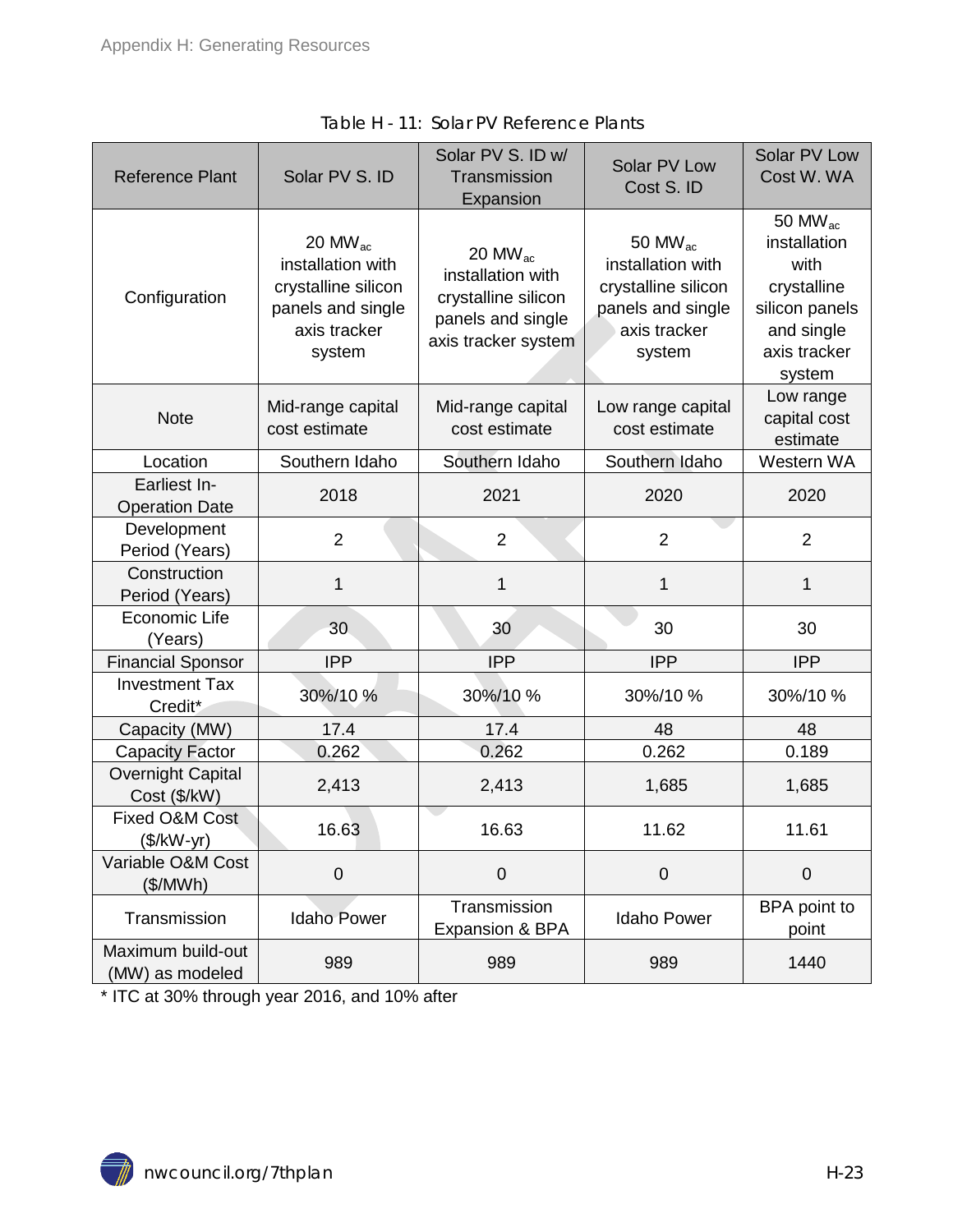<span id="page-23-1"></span>

| Reference<br><b>Plant Name</b>         | <b>Cost Category</b>                           | 2020   | 2025   | 2030   | 2035   |
|----------------------------------------|------------------------------------------------|--------|--------|--------|--------|
|                                        | <b>All-In Capital</b><br>Cost (\$/kW)          | 2,237  | 2,058  | 1,948  | 1,862  |
| Solar PV S. ID                         | <b>Levelized Fixed</b><br>Cost (\$/kW-yr)      | 222.72 | 206.25 | 195.22 | 185.17 |
|                                        | <b>Levelized Cost</b><br>of Energy<br>(\$/MWh) | 99.53  | 92.36  | 87.56  | 83.17  |
| Solar PV S. ID                         | <b>All-In Capital</b><br>Cost (\$/kW)          | 2,238  | 2,058  | 1,948  | 1,862  |
| W/<br>Transmission                     | <b>Levelized Fixed</b><br>Cost (\$/kW-yr)      | 311.00 | 294.68 | 283.69 | 273.35 |
| Expansion                              | <b>Levelized Cost</b><br>of Energy<br>(\$/MWh) | 137.99 | 130.89 | 126.11 | 121.59 |
|                                        | All-In Capital<br>Cost (\$/kW)                 | 1,388  | 1,167  | 1,006  | 1,006  |
| Solar PV Low                           | <b>Levelized Fixed</b><br>Cost (\$/kW-yr)      | 146.80 | 126.87 | 111.88 | 110.54 |
| Cost S. ID                             | <b>Levelized Cost</b><br>of Energy<br>(\$/MWh) | 66.45  | 57.77  | 51.25  | 50.65  |
| Solar PV<br>Lower Cost W.<br><b>WA</b> | <b>All-In Capital</b><br>Cost (\$/kW)          | 1,388  | 1,167  | 1,006  | 1,006  |
|                                        | <b>Levelized Fixed</b><br>Cost (\$/kW-yr)      | 146.59 | 126.66 | 111.67 | 110.32 |
|                                        | <b>Levelized Cost</b><br>of Energy<br>(\$/MWh) | 88.64  | 76.60  | 67.55  | 66.73  |

<span id="page-23-0"></span>**Notable changes since Sixth Power Plan analysis**. Costs estimates for utility scale solar installations have dropped more than 60 percent since the previous plan was completed. This resulted in including solar PV as an input to RPM in the Seventh Power Plan, whereas in the previous plan it was not included.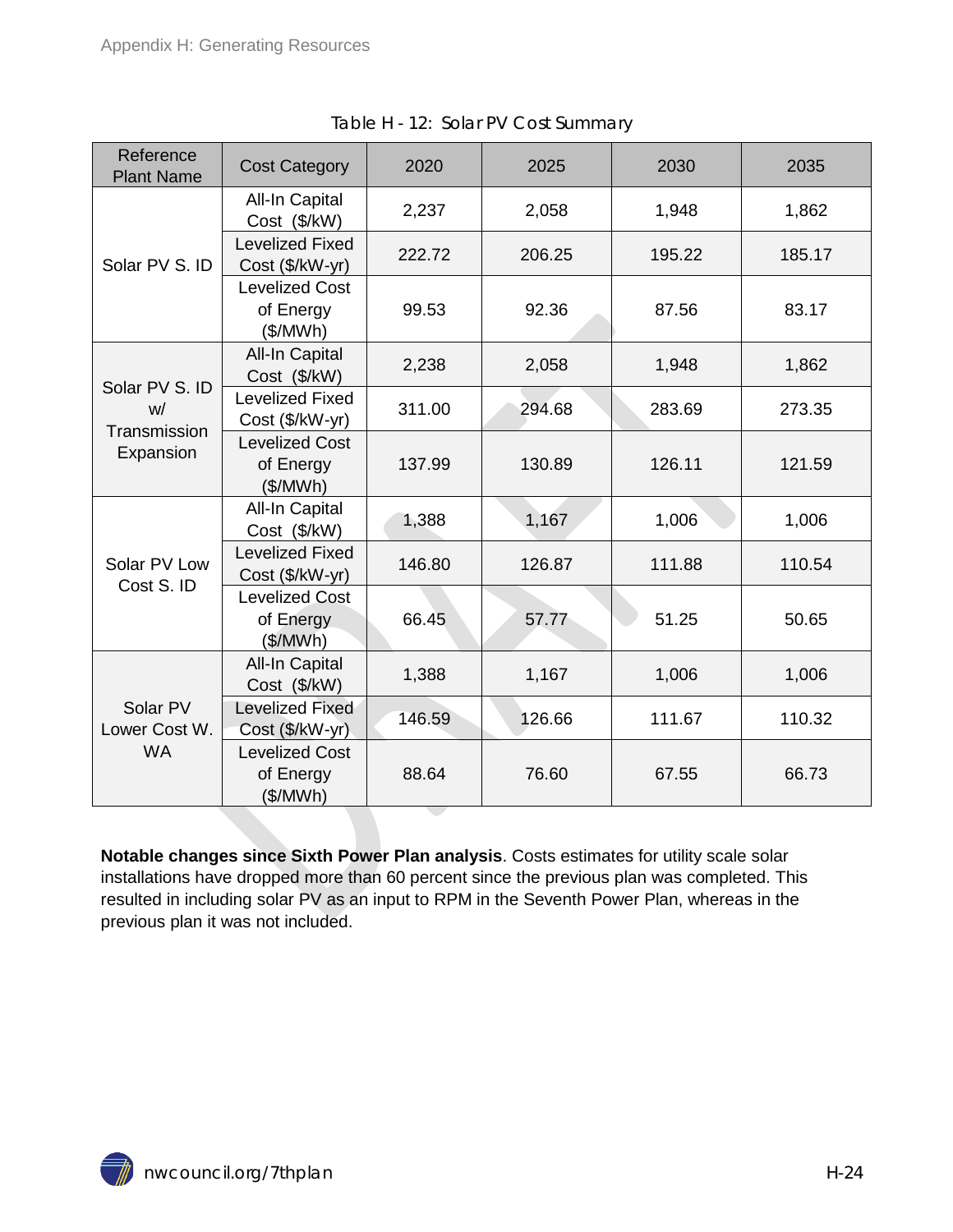### Wind Power: Utility Scale, Onshore

**Description of Reference Plant**. The wind power reference plant consists of forty, 2.5 megawatt conventional three-blade wind turbine generators, creating a total plant installed nameplate capacity of 100 megawatts. The plant is assumed to include in-plant electrical and control systems, interconnection facilities and on-site roads, meteorological towers and support facilities. One reference plant is located in the Columbia Basin, while an additional four reference plants are located in central Montana with various transmission requirements. The financial assumptions used for calculating levelized costs were consistent with an IOU sponsor. Tables H-13 and H-14 provide a summary of the plants.

**Importance/Relevance to PNW**. Wind power has played a significant role in the region over the past decade. With the Renewable Portfolio Standards enacted by Oregon, Washington, Montana, and others in WECC, federal incentives, and PURPA projects spurring development in the Pacific Northwest, the region has installed about 7,500 megawatts capacity (~8,500 megawatts when including the PacifiCorp Wyoming projects). There has been a significant lull in wind development since the boom in 2012, due in part to uncertainty over federal tax incentives, but also due to utilities reaching their near-term RPS goals. As the next round of goals approaches in 2020, the region is likely to undergo another development of renewable resources, including wind power.

**Developable potential**. The potential for wind development in the region is large, particularly in the Columbia Basin where transmission is available. Locations in Montana have a robust wind resource, but lack substantial transmission to transfer power to the west side load centers. Transmission upgrades may be required before extensive wind development could take place in Montana.

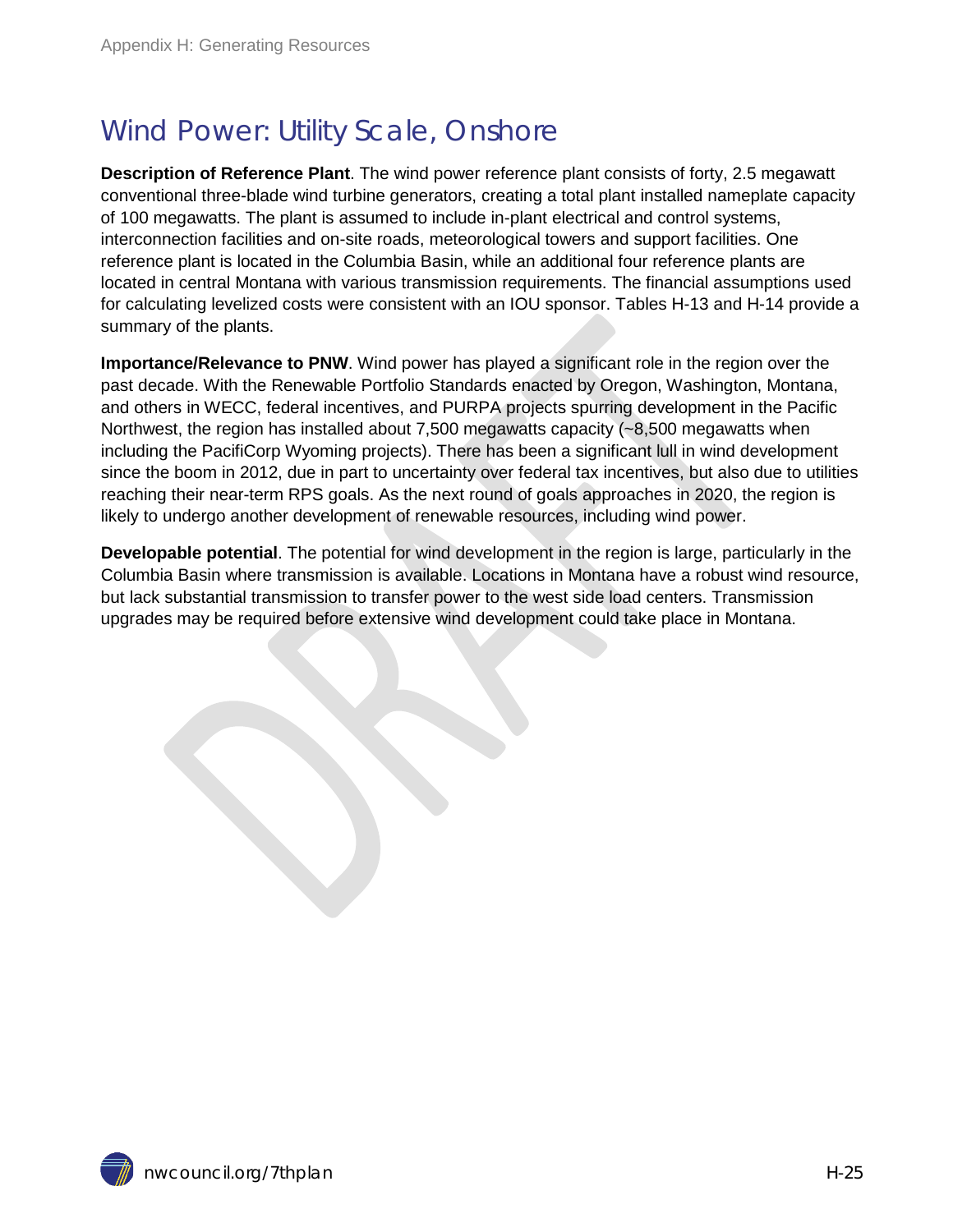<span id="page-25-0"></span>

| Reference<br>Plant                       | Wind<br>Columbia<br><b>Basin</b>          | Wind MT<br>w/existing<br>Transmission                                               | Wind MT w/<br>new<br>Transmission                             | Wind MT w/<br>Transmission<br>Upgrade                   | Wind MT w/<br>Colstrip<br>Transmission                    |
|------------------------------------------|-------------------------------------------|-------------------------------------------------------------------------------------|---------------------------------------------------------------|---------------------------------------------------------|-----------------------------------------------------------|
| Configuration                            | 40 x 2.5 MW<br>wind turbine<br>generators | 40 x 2.5 MW<br>wind turbine<br>generators                                           | 40 x 2.5 MW<br>wind turbine<br>generators                     | 40 x 2.5 MW<br>wind turbine<br>generators               | 40 x 2.5 MW<br>wind turbine<br>generators                 |
| <b>Note</b>                              |                                           | Very limited<br>transmission<br>available to<br>bring to<br>western load<br>centers | New 230kV<br>transmission<br>line rolled into<br>capital cost | New 230kV<br>transmission<br>line and Path 8<br>Upgrade | Using<br>Colstrip<br>Transmission                         |
| Location                                 | OR/WA                                     | MT                                                                                  | <b>MT</b>                                                     | <b>MT</b>                                               | <b>MT</b>                                                 |
| Earliest In-<br><b>Operation Date</b>    | 2019                                      | 2019                                                                                | 2020                                                          | 2020                                                    | n/a                                                       |
| Development<br>Period (Years)            | $\overline{2}$                            | $\overline{2}$                                                                      | $\overline{2}$                                                | $\overline{2}$                                          | $\overline{2}$                                            |
| Construction<br>Period (Years)           | $\overline{2}$                            | $\overline{2}$                                                                      | $\overline{2}$                                                | $\overline{2}$                                          | $\overline{2}$                                            |
| Economic Life<br>(Years)                 | 25                                        | 25                                                                                  | 25                                                            | 25                                                      | 25                                                        |
| Financial<br>Sponsor                     | IOU                                       | IOU                                                                                 | IOU                                                           | IOU                                                     | IOU                                                       |
| Capacity (MW)                            | 100                                       | 100                                                                                 | 100                                                           | 100                                                     | 100                                                       |
| Capacity Factor                          | 0.32                                      | 0.40                                                                                | 0.40                                                          | 0.40                                                    | 0.40                                                      |
| Overnight<br>Capital Cost<br>(\$/kW)     | 2,240                                     | 2,240                                                                               | 2,349                                                         | 2,349                                                   | 2,240                                                     |
| Fixed O&M<br>Cost (\$/kW-yr)             | 35.00                                     | 35.00                                                                               | 35.00                                                         | 35.00                                                   | 35.00                                                     |
| Variable O&M<br>Cost (\$/MWh)            | 2.00                                      | 2.00                                                                                | 2.00                                                          | 2.00                                                    | 2.00                                                      |
| Transmission                             | BPA point to<br>point                     | NorthWestern<br>Energy,<br>Montana<br>Intertie, BPA                                 | NorthWestern<br>Energy,<br>Montana<br>Intertie, BPA           | NorthWestern<br>Energy,<br>Montana<br>Intertie, BPA     | Colstrip<br>Trans.<br>System,<br>Montana<br>Intertie, BPA |
| Maximum build-<br>out (MW) as<br>modeled | 6,500                                     | 100                                                                                 | 200                                                           | 900                                                     | 700                                                       |

Table H - 13: Wind Power Reference Plants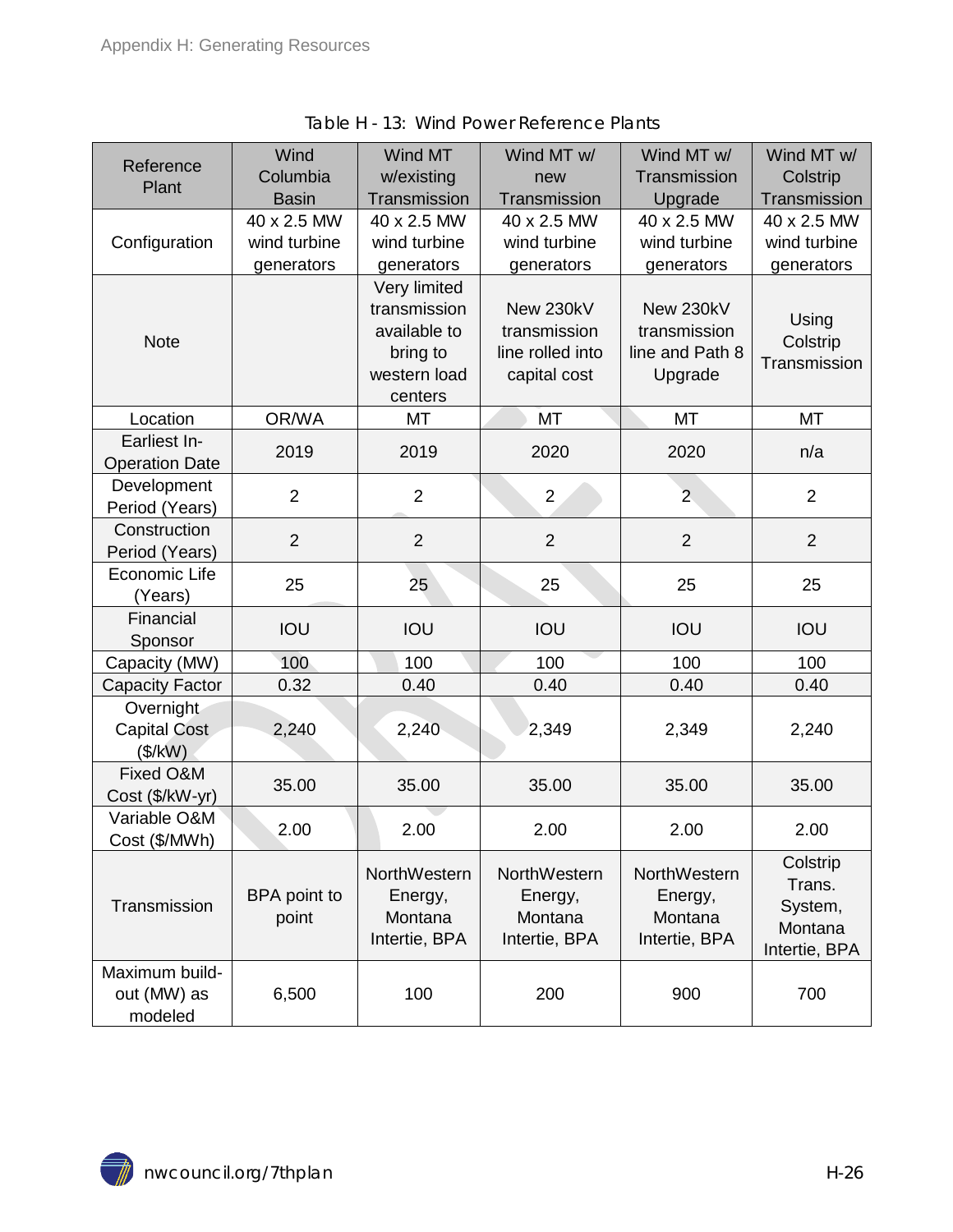<span id="page-26-0"></span>

| Reference<br><b>Plant Name</b>         | <b>Cost Category</b>                           | 2020   | 2025   | 2030   | 2035   |
|----------------------------------------|------------------------------------------------|--------|--------|--------|--------|
|                                        | All-In Capital<br>Cost (\$/kW)                 | 2,307  | 2,250  | 2,194  | 2,140  |
| Wind<br>Columbia                       | <b>Levelized Fixed</b><br>Cost (\$/kW-yr)      | 303.39 | 297.50 | 291.65 | 286.08 |
| <b>Basin</b>                           | <b>Levelized Cost</b><br>of Energy<br>(\$/MWh) | 110.33 | 108.24 | 106.16 | 104.17 |
|                                        | <b>All-In Capital</b><br>Cost (\$/kW)          | 2,307  | 2,250  | 2,194  | 2,140  |
| Wind MT<br>w/existing                  | <b>Levelized Fixed</b><br>Cost (\$/kW-yr)      | 351.56 | 345.82 | 340.04 | 334.34 |
| Transmission                           | <b>Levelized Cost</b><br>of Energy<br>(\$/MWh) | 102.45 | 100.82 | 99.18  | 97.55  |
|                                        | <b>All-In Capital</b><br>Cost (\$/kW)          | 2,419  | 2,359  | 2,301  | 2,245  |
| Wind MT w/<br>new                      | <b>Levelized Fixed</b><br>Cost (\$/kW-yr)      | 363.04 | 357.04 | 351.00 | 345.07 |
| Transmission                           | <b>Levelized Cost</b><br>of Energy<br>(\$/MWh) | 105.73 | 104.02 | 102.31 | 100.61 |
|                                        | All-In Capital<br>Cost (\$/kW)                 | 2,419  | 2,359  | 2,301  | 2,245  |
| Wind MT w/<br>Transmission             | Levelized Fixed<br>Cost (\$/kW-yr)             | 375.54 | 369.59 | 363.59 | 357.65 |
| Upgrade                                | <b>Levelized Cost</b><br>of Energy<br>(\$/MWh) | 109.29 | 107.61 | 105.90 | 104.20 |
| Wind MT w/<br>Colstrip<br>Transmission | All-In Capital<br>Cost (\$/kW)                 | 2,307  | 2,250  | 2,194  | 2,140  |
|                                        | Levelized Fixed<br>Cost (\$/kW-yr)             | 322.50 | 316.63 | 310.77 | 305.12 |
|                                        | <b>Levelized Cost</b><br>of Energy<br>(\$/MWh) | 94.16  | 92.49  | 90.82  | 89.21  |

Table H - 14: Wind Power Cost Summary

#### **Notable changes since Sixth Power Plan analysis**.

**Number 1** When estimating the capital cost of wind power plants in the Sixth Power Plan, there was an assumption that the economic recession of 2008-09 was coming to an end and that prices would drop in 2010. In reality, it appears that the effects of the recession continued past 2010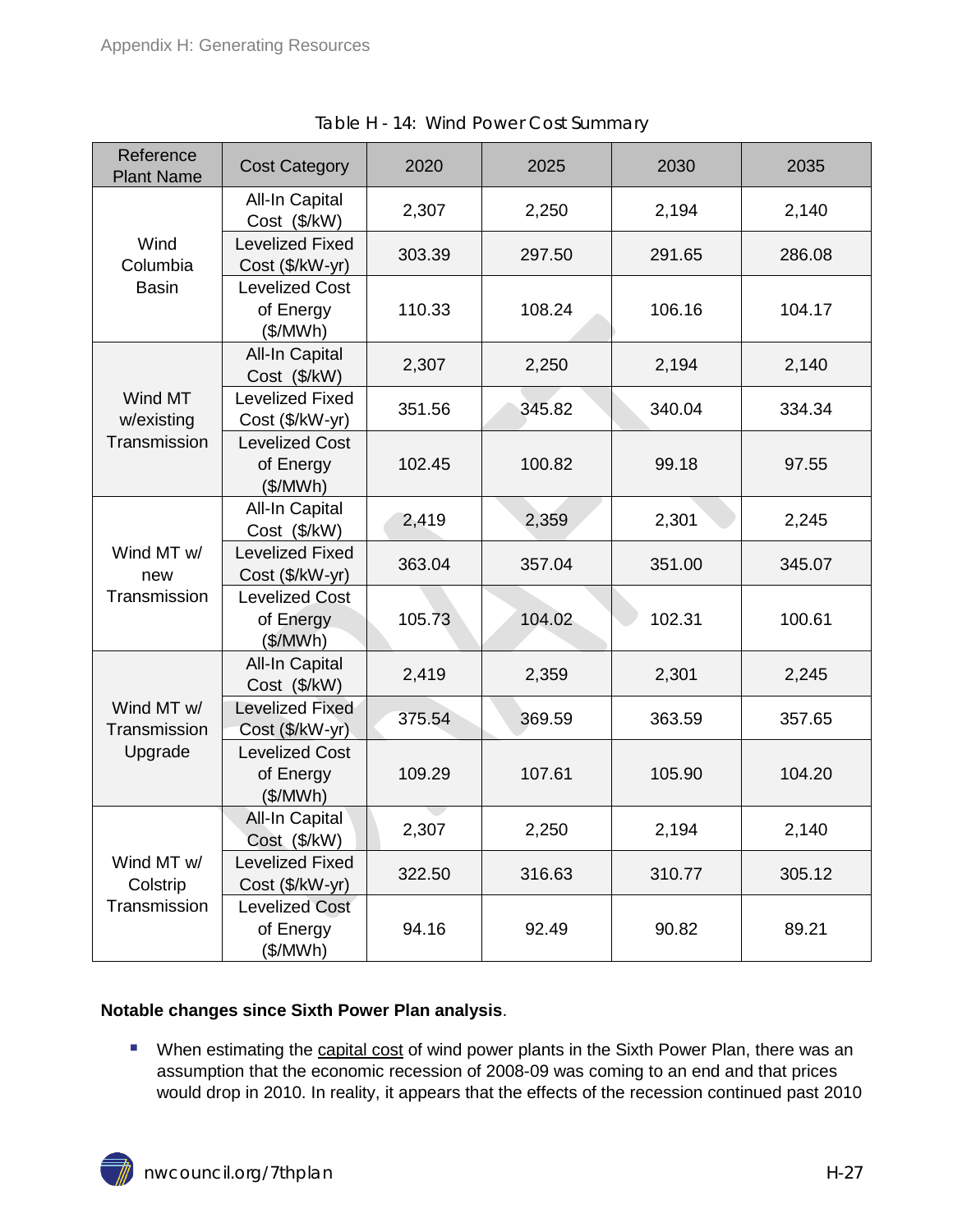and prices did not drop as quickly as expected. This resulted in a higher capital cost estimate for wind power plants in 2016 than was anticipated for the same year in the Sixth Plan analysis.

- **As wind turbine technology has improved, so too have capacity factors. Hub heights have** increased and improved the ability of the turbines to achieve a greater wind sweep area. There is also more real world data available to analyze what annual capacity factors are being achieved in certain areas. The estimated capacity factor for the reference wind power plants in Montana was improved from 38 percent in the Sixth Power Plan, to 40 percent in the Seventh Power Plan. The estimated capacity factor for the Columbia Gorge area remained unchanged at 32 percent due to previous build-out of the better wind resource sites.
- The economic life of wind power plants was 20 years in the Sixth Plan, and has been increased to 25 years in the Seventh Power Plan based on real world examples, power purchase agreements, and utility IRP assumptions.
- In the Sixth Power Plan, the federal Production Tax Credit (PTC) was incorporated in the levelized cost calculation. Because the PTC is currently expired (as of October 2015), it has not been incorporated in the Seventh Power Plan.

### <span id="page-27-0"></span>**Transmission**

 $\ddot{ }$ 

The common point of reference for the costs of new generating resources is the wholesale delivery point to local load serving areas. Estimates for the costs of transmission from the point of the generating project interconnection to the wholesale point of delivery are included in the overall estimated generating resource cost. Oregon and Washington resources serving Oregon and Washington loads include the Bonneville Power Administration transmission rate for long term, firm point to point transmission of \$20/kW-year. Integration rates for variable resources such as wind (\$[1](#page-0-0)4.76/kW-yr) and solar (\$2.52/kW-yr)<sup>1</sup> were included when appropriate for the wind and solar generating resources.

In working up the generation models for utility scale solar in Southern Idaho, two cases were developed. For existing transmission capacity (*Solar PV S. ID*), the Idaho Power transmission rates (\$[2](#page-27-1)2.71/kW-yr) were used, including an estimate for solar integration<sup>2</sup> (\$2.50/MWh). In order to bring additional solar power from Southern Idaho to the western load centers in Oregon and Washington, new transmission may be required. The cost of new transmission for this case (*Solar PV S. ID w/Trans. Expan.*) was estimated using a proposed transmission project - B2H Boardman to Hemingway $3$  - as a proxy.

The amount of transmission capacity which could bring wind power from Montana to the western load centers in Oregon and Washington is limited. Investments in future transmission projects and

<sup>1</sup> http://www.bpa.gov/Finance/RateInformation/RatesInfoTransmission/2014%20Rate%20Schedule%20Summary\_10-01- 13.pdf

<span id="page-27-1"></span><sup>&</sup>lt;sup>2</sup> https://www.idahopower.com/pdfs/AboutUs/PlanningForFuture/solar/SolarIntegrationStudy.pdf

<span id="page-27-3"></span><span id="page-27-2"></span><sup>3</sup> https://www.wecc.biz/TransmissionExpansionPlanning/Lists/Project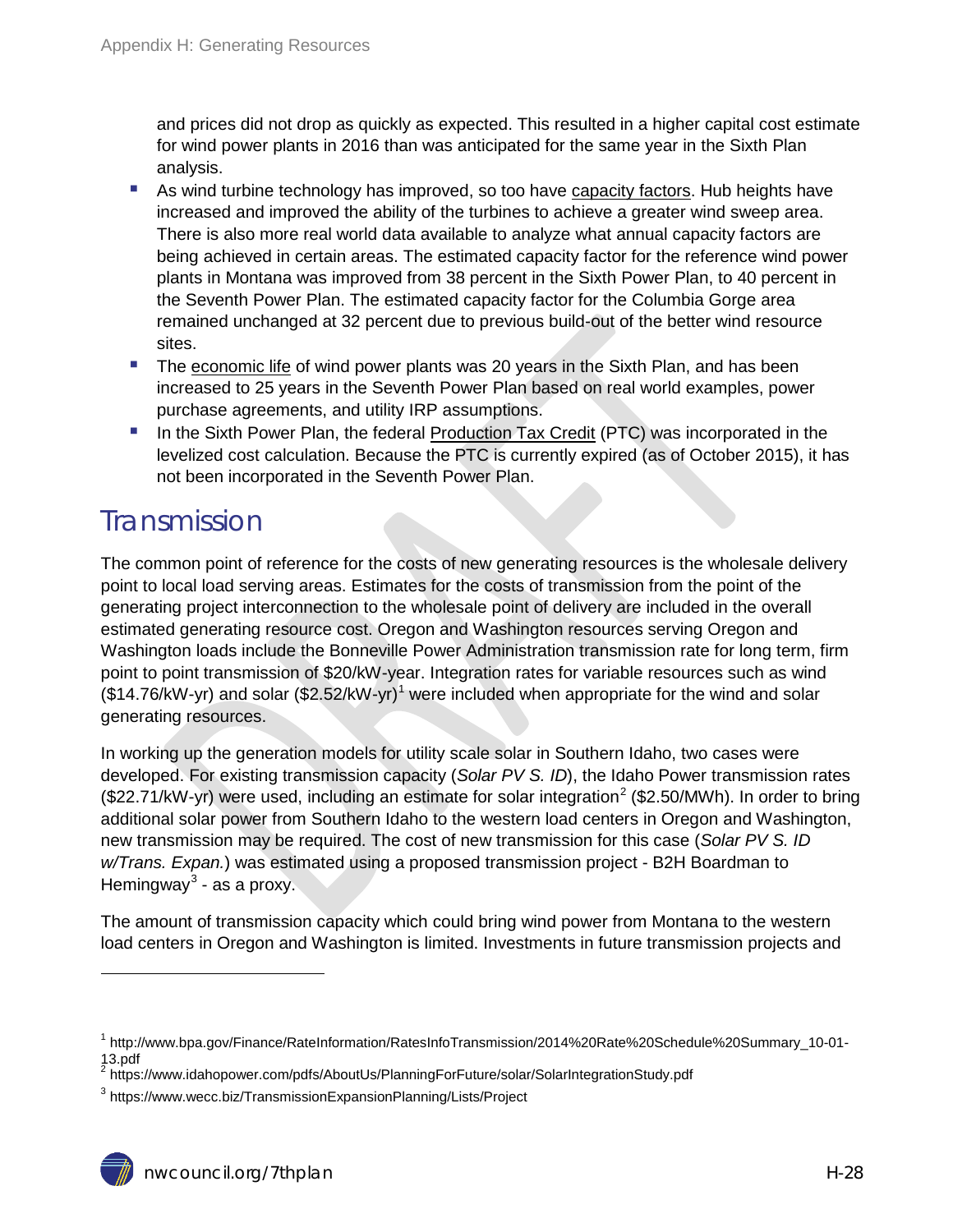upgrades may be required for significant quantities of wind power to reach the West. One reference case for Montana wind was estimated with existing transmission, and three Montana wind reference cases were developed which include cost estimates of new or expanded transmission. An existing transmission case (*Wind MT w/existing Trans.*) includes transmission rates for NorthWestern Energy Transmission<sup>[4](#page-27-3)</sup>, BPA IM-14 Montana Intertie, and BPA Point to Point Transmission. The second reference case (*Wind MT w/new Trans.)* has an estimate for a new 230kV line included in the cost, in addition to the existing transmission path. The third case (Wind MT w/Trans. Upgrade) includes the new 230kV line estimate in combination with an estimate of the proposed Path  $8/CTS<sup>5</sup>$  $8/CTS<sup>5</sup>$  $8/CTS<sup>5</sup>$  upgrade which could relieve congestion on Path 8 and provide additional transmission for renewable power from Broadview Montana to the Mid-Columbia area. The final Montana Wind case (*Wind MT w/Colstrip Transmission*) includes estimated costs of existing transmission CTS, BPA IM-14 Montana Intertie, and BPA Point to Point Transmission if CTS transmission was available for wind.

### <span id="page-28-0"></span>Long-term Resource: Utility Scale Solar PV + Battery Energy Storage System

The pairing of solar with battery storage could provide additional benefits over solar alone, and has the potential to create a firm, dispatchable source of renewable energy. For example, during the day dynamic cloud conditions can hamper solar PV electricity generation, resulting in variable output. An integrated battery energy storage system (BESS) could smooth the solar output to provide a steadier source of electricity. With an integrated BESS, a solar PV plant could deliver electricity over a wider range of hours, such as in the evening or nighttime. By strategically charging a battery system during the day when solar production is high, storing the energy and discharging the battery in the evening or night, a solar PV plant could cover an expanded range of load conditions. Separately, solar technologies and battery energy storage technologies have been declining in terms of cost. These technologies have been installed as stand-alone systems, but efforts may be converging to install combined solar and battery systems on utility-scale levels. For example, the Kauai Island Utility Cooperative in Hawaii has signed a deal with SolarCity to purchase power from a proposed, fully-dispatchable utility-scale solar facility which could deliver electricity in the night time.<sup>[6](#page-28-2)</sup>

Figure H - 3 displays an example of a modeled utility scale solar PV plant coupled with an integrated battery energy storage system. The solar PV plant in the example is modeled as a grid-connected, 50 megawatt (alternating current) single-axis tracker plant in Western Washington. The battery storage system is modeled as a ten megawatt Lithium-ion system with discharge capability of up to four hours. The chart shows how the solar PV and storage system might be utilized over a winter day in order to provide generation after the sun has set. The grey line shows a typical hourly load pattern for a winter day in the region with peaks in the morning and evening. The dashed yellow line displays the expected solar PV generation, with peak generation in the early afternoon and dropping to zero in the early evening. In this single day example, the battery storage system could be charged

 $\ddot{ }$ 

<span id="page-28-2"></span><span id="page-28-1"></span>

<span id="page-28-3"></span><sup>&</sup>lt;sup>4</sup> http://www.oasis.oati.com/NWMT/NWMTdocs/Schedule\_7\_-\_Firm\_PTP\_Transmission\_Service.pdf<br><sup>5</sup> https://www.wecc.biz/TransmissionExpansionPlanning/Lists/Project<br><sup>6</sup> http://www.bizjournals.com/pacific/news/2015/09/09/kauai-u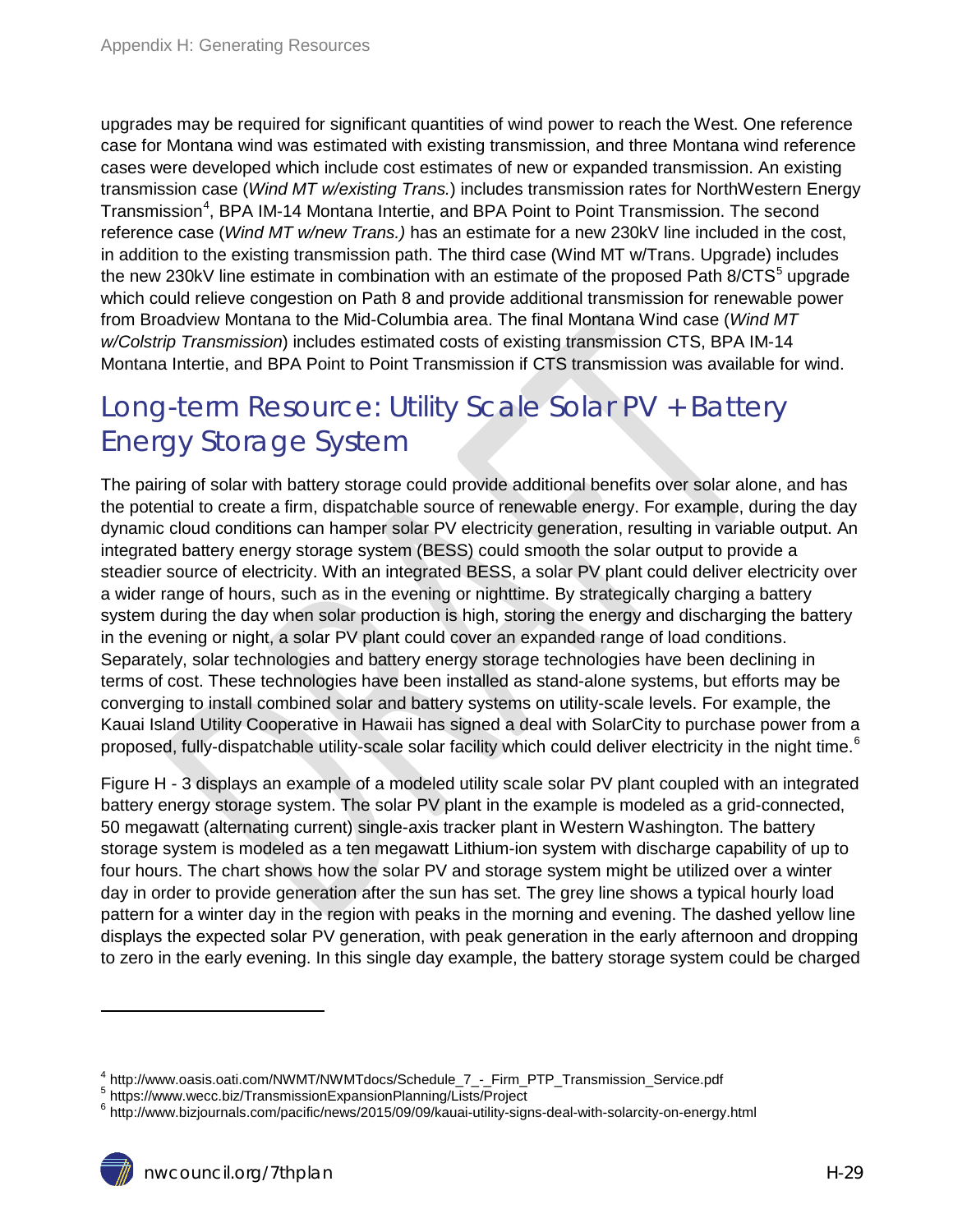<span id="page-29-0"></span>in the afternoon using solar PV generation, and discharged in the evening time to provide output for the evening peak load. The orange line shows the overall system output.



Figure H - 3: Modeled Example of Solar + Battery System

The U.S. Department of Energy has developed near-term and long-term cost and performance targets for battery systems, including lithium-ion, flow, and other battery technologies. The near-term capital cost target is \$1,[7](#page-28-3)50 per kilowatt, and the longer term target is \$1,250 per kilowatt.<sup>7</sup> Currently, lithium-ion systems fall in a cost range from around \$2,000 to \$4,000 per kilowatt.<sup>[8](#page-29-1)</sup> In the 2013 Portland General Electric Integrated Resource Plan, an estimate of the capital costs for a lithium-ion battery system came in at \$2,380 per kilowatt<sup>[9](#page-29-2)</sup>.

This information was used to develop a cost estimate for a potential solar + battery system comprised of a 50 megawatts (alternating current) utility scale solar plant and a 10 megawatt Lithium-ion battery energy storage system. As shown in Figure  $H - 3$ , the plant is assumed to utilize its own solar generation to charge the battery system during the day, and discharge the battery system in the evening after sunset. The battery system is assumed to have an 85 percent round trip efficiency, meaning for every 0.85 megawatt the battery delivers to the grid, 1.0 megawatt of solar generation was consumed to charge the system. In addition, in order to prolong battery life, the minimum charge level of the battery was set to ten percent. Starting in the year 2020, the capital cost estimate for the battery system was \$2,380/kilowatt hour, and was modeled to decline to \$1,750/kilowatt hour by year 2025 and \$1,250/kilowatt by the year 2030. The Investment Tax Credit

 $\ddot{ }$ 

 $^7$  Grid Energy Storage, U.S. Department of Energy, December 2013<br> $^8$  DOE/EPRI Electricity Storage Handbook, February 2015

<span id="page-29-1"></span>

<span id="page-29-2"></span><sup>&</sup>lt;sup>9</sup> https://www.portlandgeneral.com/our\_company/energy\_strategy/resource\_planning/docs/2013\_irp\_appG.pdf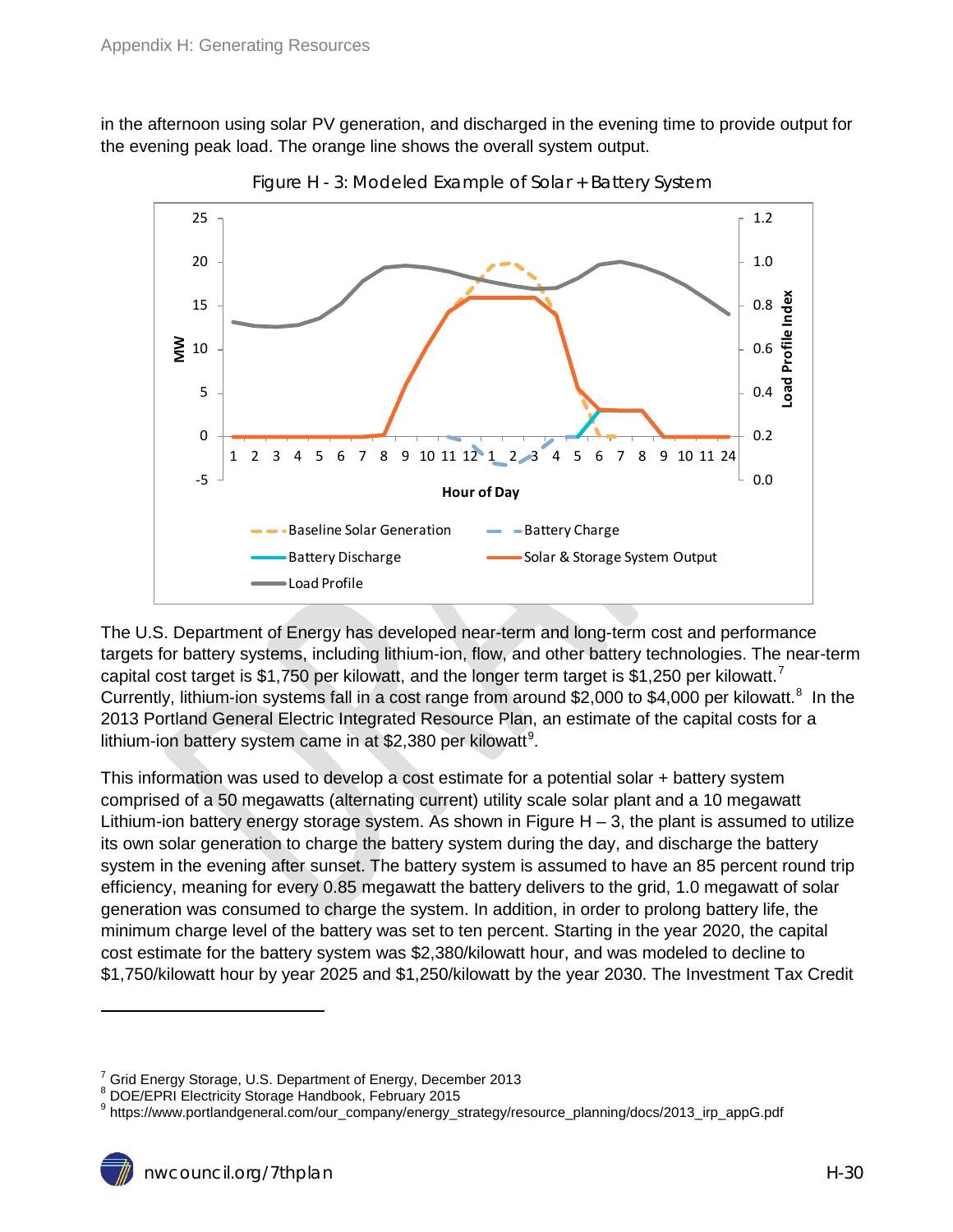of 10% was applied to the entire project, since the battery was assumed to be charged by the solar plant. An estimate was made for both the medium and low cost solar reference plant estimates. The cost estimate did not include a battery management system due to a lack of information. Battery management systems may be necessary to optimally integrate the solar plant with the battery. The cost information for the system is summarized in table H-15 and H-16. Because this is an emerging technology, the reference plants were not input to RPM.

<span id="page-30-0"></span>

| <b>Reference Plant</b>                      | Solar PV+Battery Storage<br>System - W. WA                                                                                                                                                                                      | Low Cost Solar PV+Battery<br>Storage System - W. WA                                                                                                                                                                             |
|---------------------------------------------|---------------------------------------------------------------------------------------------------------------------------------------------------------------------------------------------------------------------------------|---------------------------------------------------------------------------------------------------------------------------------------------------------------------------------------------------------------------------------|
| Configuration                               | 50 MWac solar installation with<br>crystalline silicon panels and<br>single axis tracker system.<br>Coupled with a 10 MWac<br>Lithium-Ion battery system with<br>85% round trip efficiency and a<br>10% minimum state of charge | 50 MWac solar installation with<br>crystalline silicon panels and<br>single axis tracker system.<br>Coupled with a 10 MWac<br>Lithium-Ion battery system with<br>85% round trip efficiency and a<br>10% minimum state of charge |
| <b>Note</b>                                 | Mid-range capital cost<br>estimate for solar with<br>investment tax credit<br>applied to entire project                                                                                                                         | Mid-range capital cost estimate<br>for solar with investment tax<br>credit applied to entire project                                                                                                                            |
| Location                                    | Western WA                                                                                                                                                                                                                      | Western WA                                                                                                                                                                                                                      |
| <b>Earliest In-Operation Date</b>           | 2020                                                                                                                                                                                                                            | 2020                                                                                                                                                                                                                            |
| Development Period (Years)                  | $\overline{2}$                                                                                                                                                                                                                  | $\overline{2}$                                                                                                                                                                                                                  |
| <b>Construction Period (Years)</b>          | 1                                                                                                                                                                                                                               | 1                                                                                                                                                                                                                               |
| Economic Life (Years)                       | 20                                                                                                                                                                                                                              | 20                                                                                                                                                                                                                              |
| <b>Financial Sponsor</b>                    | <b>IPP</b>                                                                                                                                                                                                                      | <b>IPP</b>                                                                                                                                                                                                                      |
| <b>Investment Tax Credit*</b>               | 30%/10%                                                                                                                                                                                                                         | 30%/10%                                                                                                                                                                                                                         |
| Capacity (MW)                               | 48                                                                                                                                                                                                                              | 48                                                                                                                                                                                                                              |
| <b>Capacity Factor</b>                      | 0.189                                                                                                                                                                                                                           | 0.189                                                                                                                                                                                                                           |
| <b>Overnight Capital Cost</b><br>$($/kW)**$ | 2,657                                                                                                                                                                                                                           | 1,837                                                                                                                                                                                                                           |
| Fixed O&M Cost (\$/kW-yr)**                 | 16.99                                                                                                                                                                                                                           | 11.33                                                                                                                                                                                                                           |
| Variable O&M Cost (\$/MWh)                  | $\mathbf 0$                                                                                                                                                                                                                     | $\boldsymbol{0}$                                                                                                                                                                                                                |
| Transmission                                | BPA point to point                                                                                                                                                                                                              | BPA point to point                                                                                                                                                                                                              |

Table H - 15: Solar + Battery Storage Plants

\* ITC applied to entire solar + battery system, 30% through 2016, 10% following